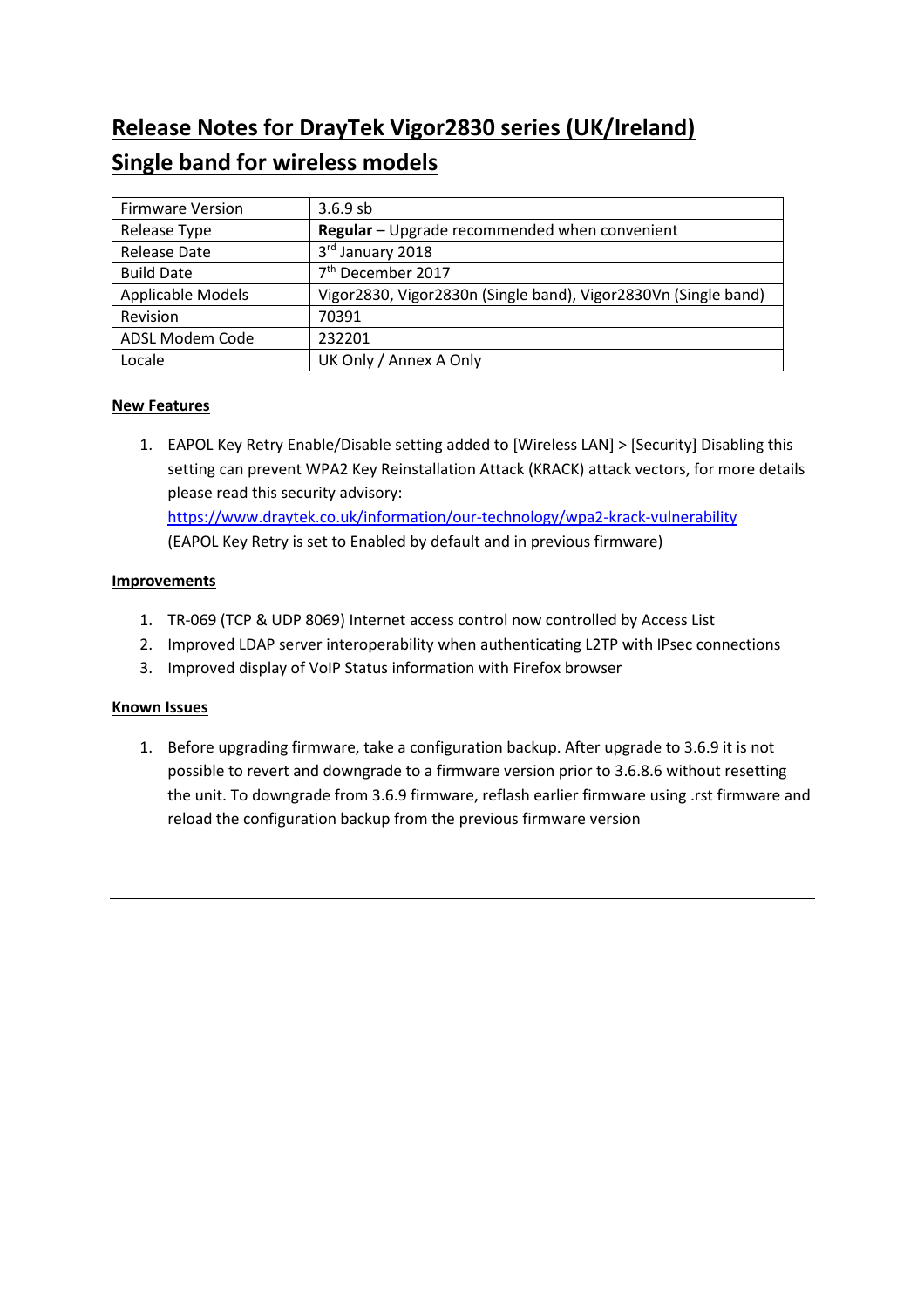### **Firmware File Types**

The ZIP file contains the firmware with two different file extensions, .ALL and .RST. The firmware is identical but the RST file contains factory default settings. If you install the ALL file, your router will retain all existing settings. If you use the RST file, all settings will be wiped from your router.

#### **IMPORTANT NOTE - Wireless**

If your Vigor 2830 unit is a wireless model then this firmware is only suitable for SINGLE BAND models. All 'plus' units are Dual-Band so should not use this firmware. Most non-Plus units sold from approximately July 2011 onward are single band. Non-Plus units sold before August 2011 may be single or dual-band.

If you use the wrong firmware, your wireless will not work. If you're not sure which type you have, check this guide:

http://www.draytek.co.uk/support/guides/kb-vigor-2830-dual-band

# **IMPORTANT NOTE – Hardware Versions**

This firmware is for use with the Vigor 2830 version 1 hardware, not the 'v2' (version 2) unit. Check this guide to confirm which hardware version you have: http://www.draytek.co.uk/support/guides/kb-v2830n-v1-vs-v2

#### **NOTE: ADSL Modem Codes**

- For general purpose usage on UK lines, modem code 232201 is recommended.
- For ADSL2+ Annex M lines, the latest modem code 2471201 is suggested.
- For line speeds of less than 4Mbps, on lower quality lines a modem code with more conservative parameters, 211801 is suggested

#### **Upgrade Instructions**

It is recommended that you take a configuration backup prior to upgrading the firmware. This can be done from the router's system maintenance menu.

To upgrade firmware, select *'firmware upgrade'* from the router's system maintenance menu and select the correct file. Ensure that you select the ALL file unless you want to wipe out your router's settings back to factory default.

**Firewall System Maintenance System Status Login Page Greeting Configuration Backup Firmware Upgrade Modem Code Upgrade Activation** 

#### **Manual Upgrade**

 If you cannot access the router's menu, you can put the router into 'TFTP' mode by holding the RESET whilst turning the unit on and then use the Firmware Utility. That will enable TFTP mode. TFTP mode is indicated by all LEDs flashing. This mode will also be automatically enabled by the router if there is a firmware/settings abnormality. Upgrading from the web interface is easier and recommended – this manual mode is only needed if the web interface is inaccessible.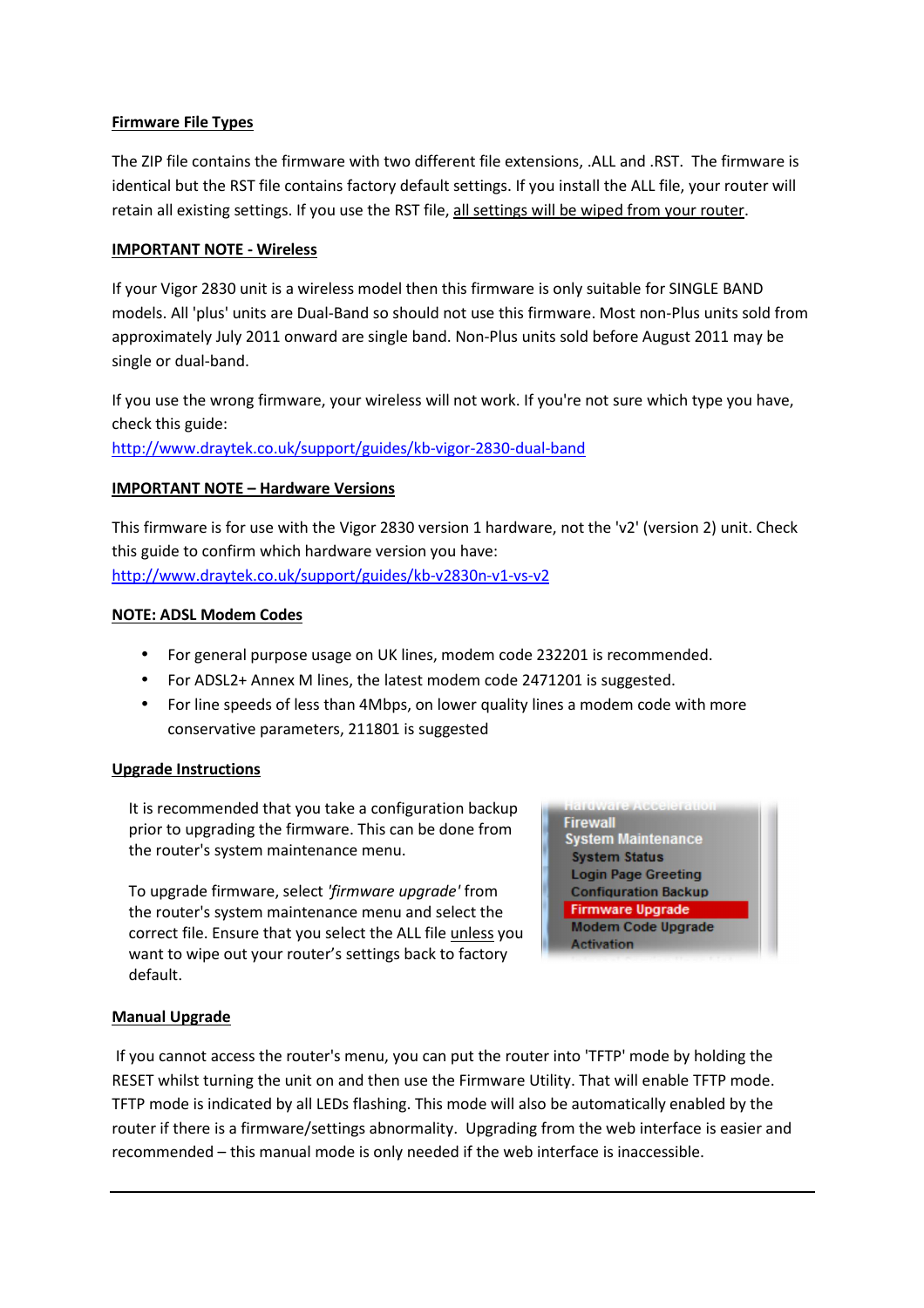| <b>Firmware Version</b>  | $3.6.8.7$ sb                                                     |
|--------------------------|------------------------------------------------------------------|
| Release Type             | Regular - Upgrade recommended when convenient                    |
|                          | Note: A previous firmware (3.6.8.6) was a critical release. This |
|                          | f/w includes all changes/improvements that were in 3.6.8.6.      |
| Release Date             | 21st September 2017                                              |
| <b>Build Date</b>        | 26 <sup>th</sup> July 2017                                       |
| <b>Applicable Models</b> | Vigor2830, Vigor2830n (Single band), Vigor2830Vn (Single band)   |
| Revision                 | 67375                                                            |
| ADSL Modem Code          | 232201                                                           |
| Locale                   | UK Only / Annex A Only                                           |

1. Support for extra TR-069 parameters

#### **Improvements**

(None)

#### **Known Issues**

1. Before upgrading firmware, take a configuration backup. After upgrade to 3.6.8.7 it is not possible to revert and downgrade to a firmware version prior to 3.6.8.6 without resetting the unit. To downgrade from 3.6.8.7 firmware, reflash earlier firmware using .rst firmware and reload the configuration backup from the previous firmware version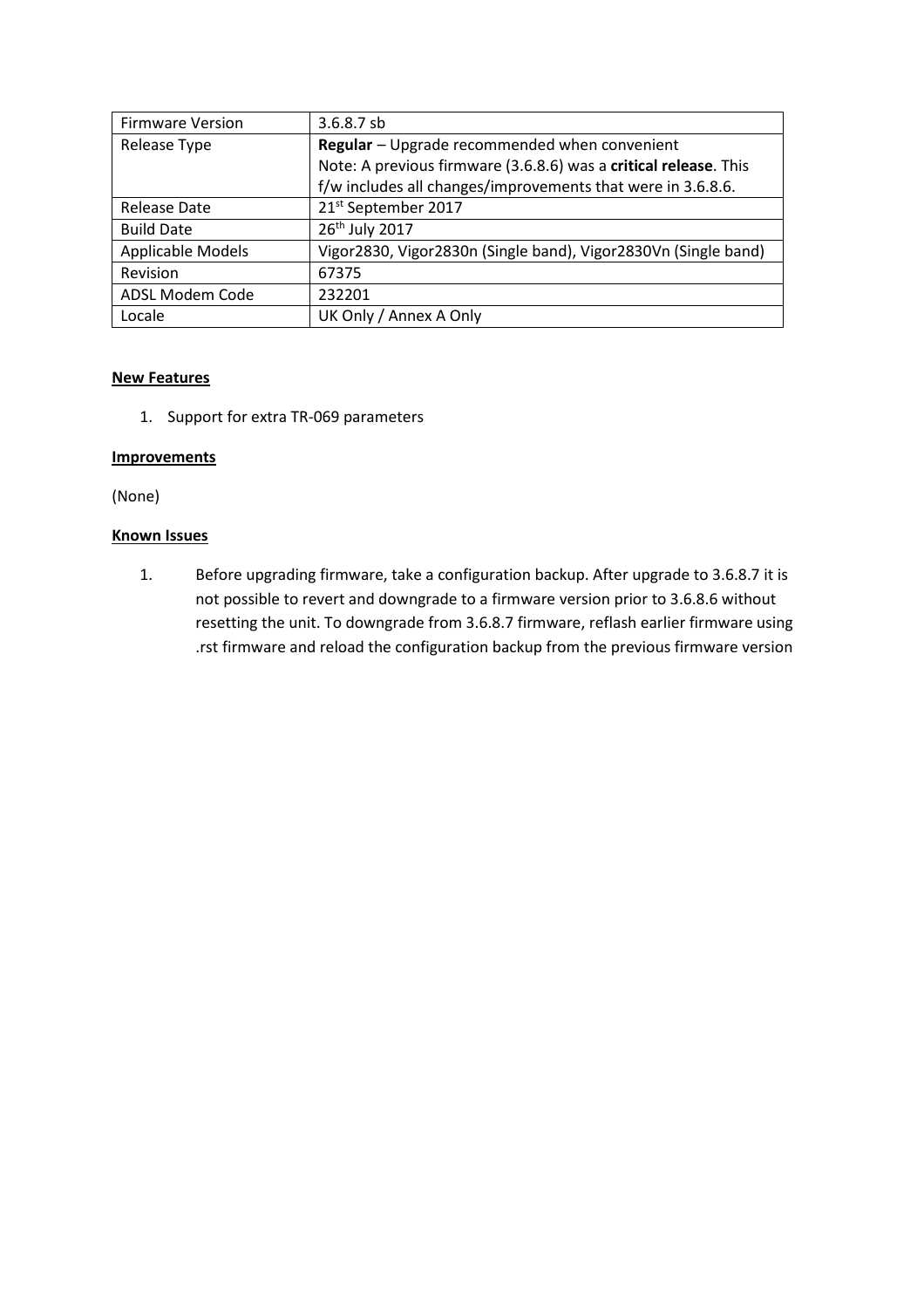| <b>Firmware Version</b> | $3.6.8.6$ sb                                                   |
|-------------------------|----------------------------------------------------------------|
| Release Type            | Critical - Upgrade recommended immediately                     |
| Release Date            | 20 <sup>th</sup> December 2016                                 |
| <b>Build Date</b>       | $6th$ December 2016                                            |
| Applicable Models       | Vigor2830, Vigor2830n (Single band), Vigor2830Vn (Single band) |
| ADSL Modem Code         | 232201                                                         |
| Locale                  | UK Only / Annex A Only                                         |

#### **New Features in this Firmware**

(None)

#### **Improvements in this firmware**

- 1. Security improvements including one or more considered critical.
- 2. Misc. minor WUI changes/corrections.
- 3. Resolved an issue with PPTP VPN Passthrough for NAT to some types of internal PPTP VPN server

#### **Known Issues**

1. Before upgrading firmware, take a configuration backup. After upgrade to 3.6.8.6 it is not possible to revert and downgrade without resetting the unit. To downgrade from 3.6.8.6 firmware, reflash earlier firmware using .rst firmware and reload the configuration backup from the previous firmware version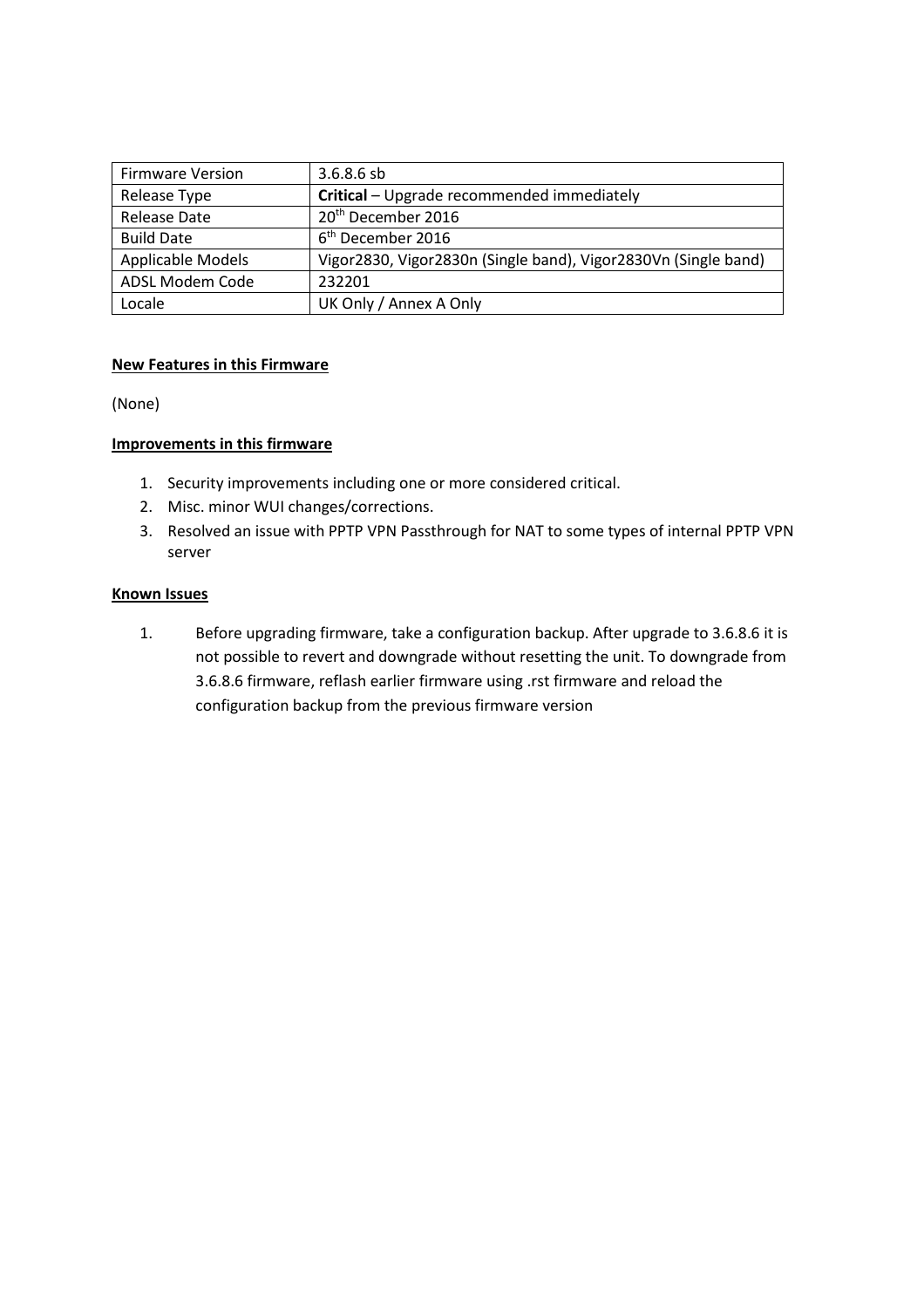| <b>Firmware Version</b> | $3.6.8.5$ sb                                                   |
|-------------------------|----------------------------------------------------------------|
| Release Type            | Regular - Upgrade recommended when convenient                  |
| Release Date            | 1st November 2016                                              |
| <b>Build Date</b>       | 12th August 2016                                               |
| Applicable Models       | Vigor2830, Vigor2830n (Single band), Vigor2830Vn (Single band) |
| ADSL Modem Code         | 232201                                                         |
| Locale                  | UK Only / Annex A Only                                         |

- 1. Router auto-generates unique Self-Signed Certificate for HTTPS upon firmware upgrade
- 2. Added options in [System Maintenance] > [Management] to disable HTTPS management via TLS 1.0, TLS 1.1 or TLS 1.2

#### **Improvement**

1. Session validation method improved in Web UI

#### **Known Issues**

- 1. Before upgrading firmware, take a configuration backup. After upgrade to 3.6.8.5 it is not possible to revert and downgrade without resetting the unit. To downgrade from 3.6.8.5 firmware, reflash earlier firmware using .rst firmware and reload the configuration backup from the previous firmware version
- 2. PPTP VPN Passthrough for NAT to some types of internal PPTP VPN server may prevent a VPN establishing successfully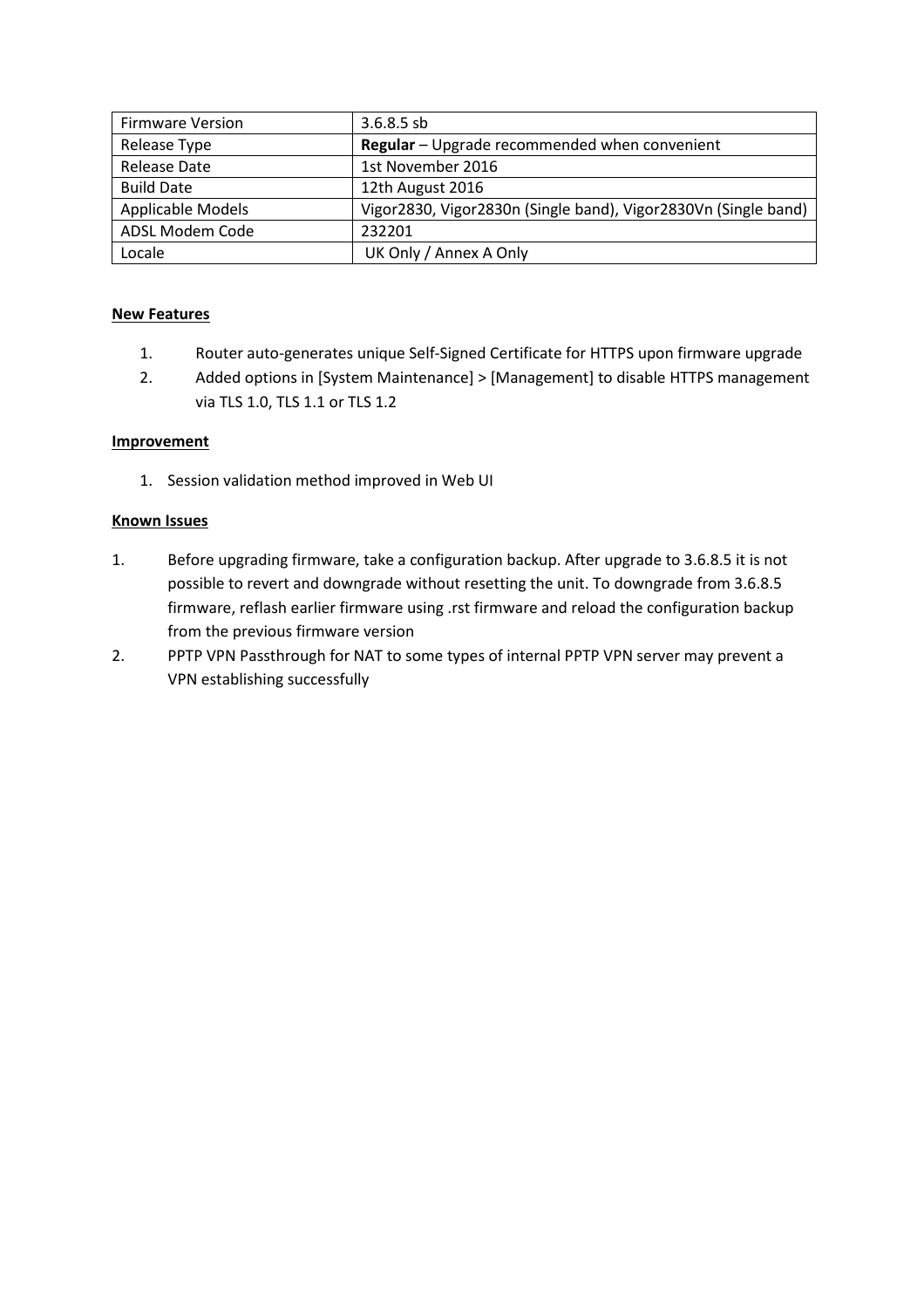| <b>Firmware Version</b> | $3.6.8.4$ sb                                             |
|-------------------------|----------------------------------------------------------|
| Release Date            | 6th February 2016                                        |
| <b>Build Date</b>       | 19th January 2016                                        |
| Applicable Models       | Vigor2830, Vigor2830n (Single band), Vigor2830Vn (Single |
|                         | band)                                                    |
| ADSL Modem Code         | 232201                                                   |
|                         |                                                          |
| Locale                  | UK Only / Annex A Only                                   |

1. Web Server and SSL VPN supports TLS 1.2

# **Improvement**

1. Improved TCP SYN protection mechanism

# **Known Issues**

(None)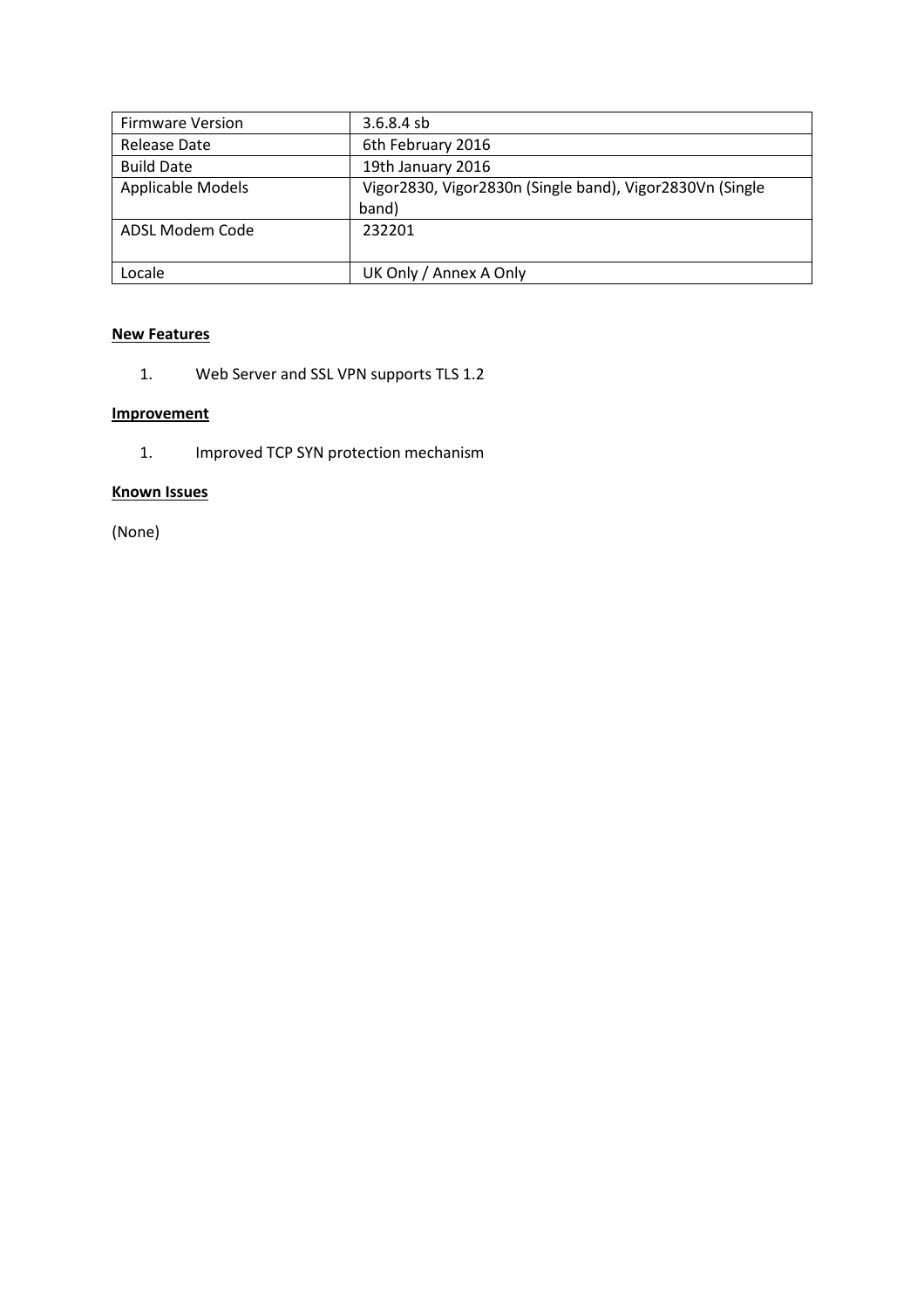| <b>Firmware Version</b> | $3.6.8.3$ sb                                             |
|-------------------------|----------------------------------------------------------|
| Release Date            | 29th December 2015                                       |
| <b>Build Date</b>       | 22nd October 2015                                        |
| Applicable Models       | Vigor2830, Vigor2830n (Single band), Vigor2830Vn (Single |
|                         | band)                                                    |
| ADSL Modem Code         | 232201                                                   |
|                         |                                                          |
| Locale                  | UK Only / Annex A Only                                   |

1. Web Server and SSL VPN supports TLS 1.2

- 1. Resolved some issues with Web Portal function
- 2. Support for TR-069 HTTP/HTTPS trigger, available in [System Maintenance] > [TR-069] "Test with Inform" button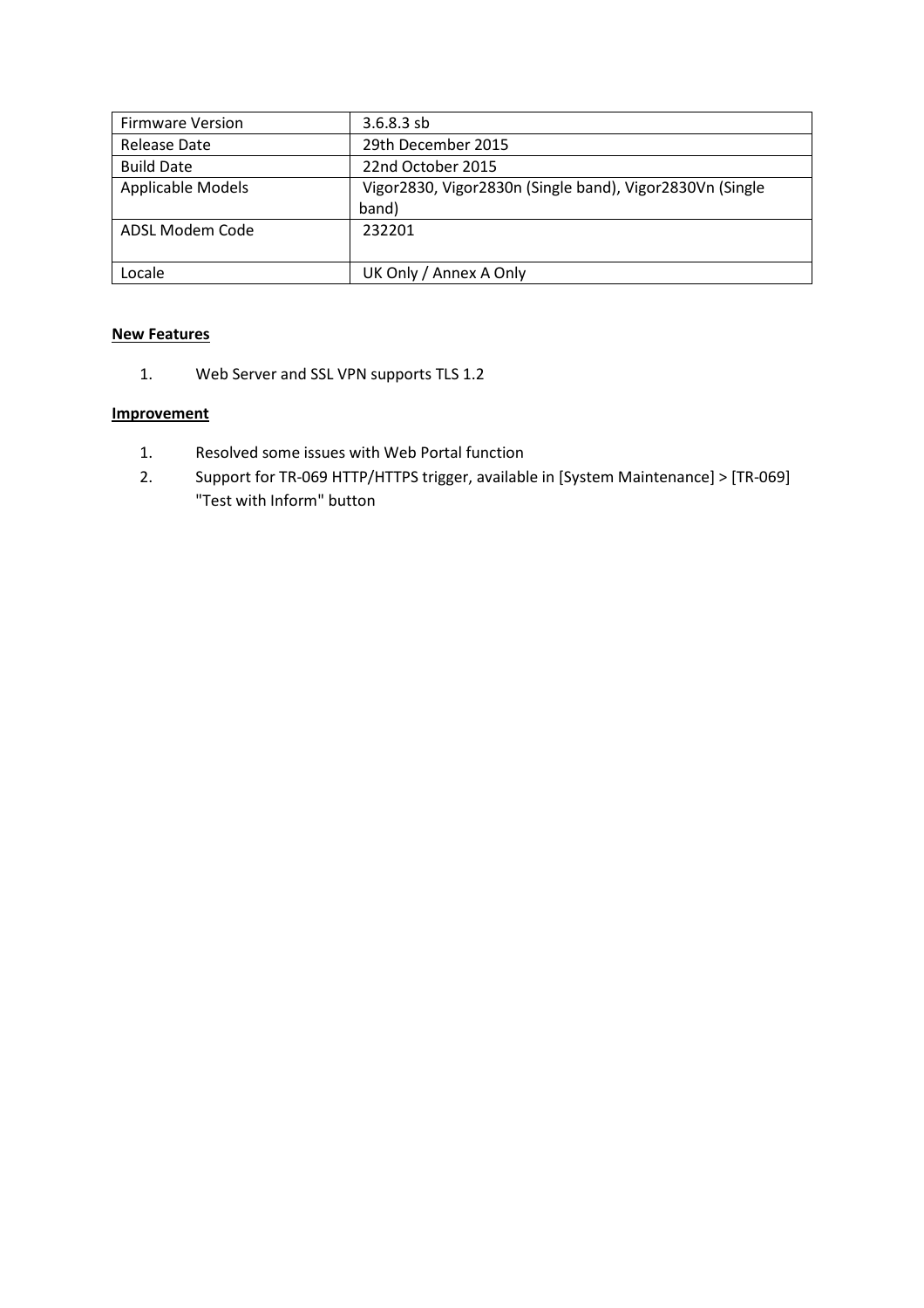| <b>Firmware Version</b> | $3.6.8.2$ sb                                             |
|-------------------------|----------------------------------------------------------|
| Release Date            | 20th May 2015                                            |
| <b>Build Date</b>       | 8th May 2015                                             |
| Applicable Models       | Vigor2830, Vigor2830n (Single band), Vigor2830Vn (Single |
|                         | band)                                                    |
| ADSL Modem Code         | 232201                                                   |
|                         |                                                          |
| Locale                  | UK Only / Annex A Only                                   |

(None)

- 1. [System Maintenance] > [TR-069] now has a Wizard button to enter the address of the ACS server with the required URL.
- 2. DHCP Option 66 now supports special characters such as \$ (through CLI, using "srv dhcp option" command).
- 3. An issue that caused problems with LAN DNS and DNS Caching has been resolved.
- 4. Support for the MF825A USB modem.
- 5. Resolved a DHCP issue with [WAN] > [Multi-VLAN] Port Based Bridge mode
- 6. Access List for router management was not working correctly when using a LAN to LAN VPN as the default route.
- 7. Resolved an issue with the Firewall that could stop users accessing the internet due to a session limit error under some circumstances.
- 8. User management was not working correctly when using User-Based mode.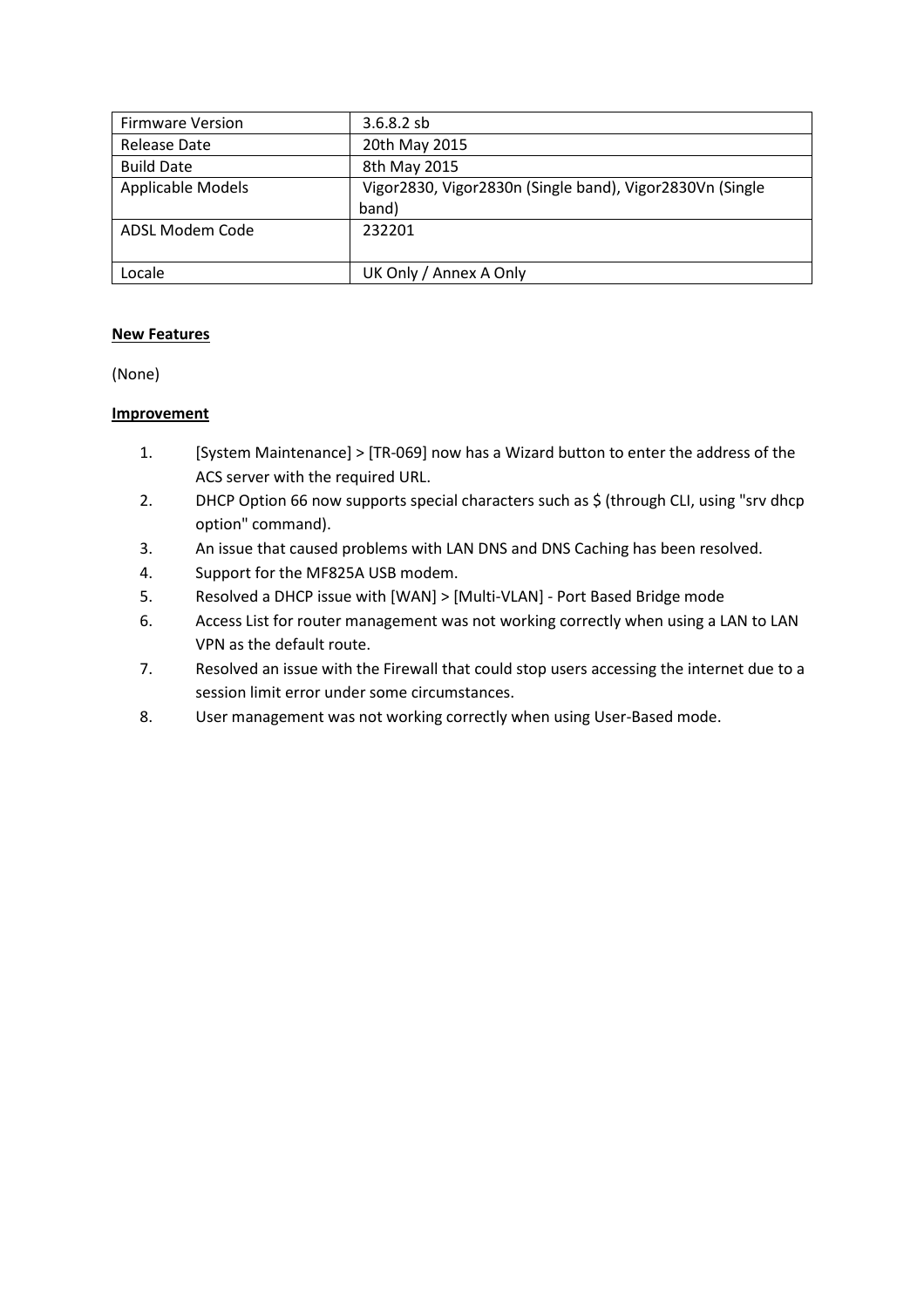| <b>Firmware Version</b> | $3.6.8$ sb                                               |
|-------------------------|----------------------------------------------------------|
| Release Date            | 4th February 2015                                        |
| <b>Build Date</b>       | 20th January 2015                                        |
| Applicable Models       | Vigor2830, Vigor2830n (Single band), Vigor2830Vn (Single |
|                         | band)                                                    |
| ADSL Modem Code         | 211801                                                   |
|                         |                                                          |
| Locale                  | UK Only / Annex A Only                                   |

(None)

- 1. SSL3 now disabled in favour of TLS by default for SSL tunnels and web management.
- 2. Added TR-069 parameters to configure SNMP management.
- 3. Support for RFC3021 (Using a /31 Subnet Mask WAN interface).
- 4. Corrected issue that may have prevented fail over to a 3G Backup interface after 36 days of uptime.
- 5. SIP phones connected to the router's LAN could experience issues with registration under specific circumstances.
- 6. Added telnet command to disable/enable LAN ports "port enable/disable x".
- 7. Added TR-069 parameter to disable/enable LAN ports.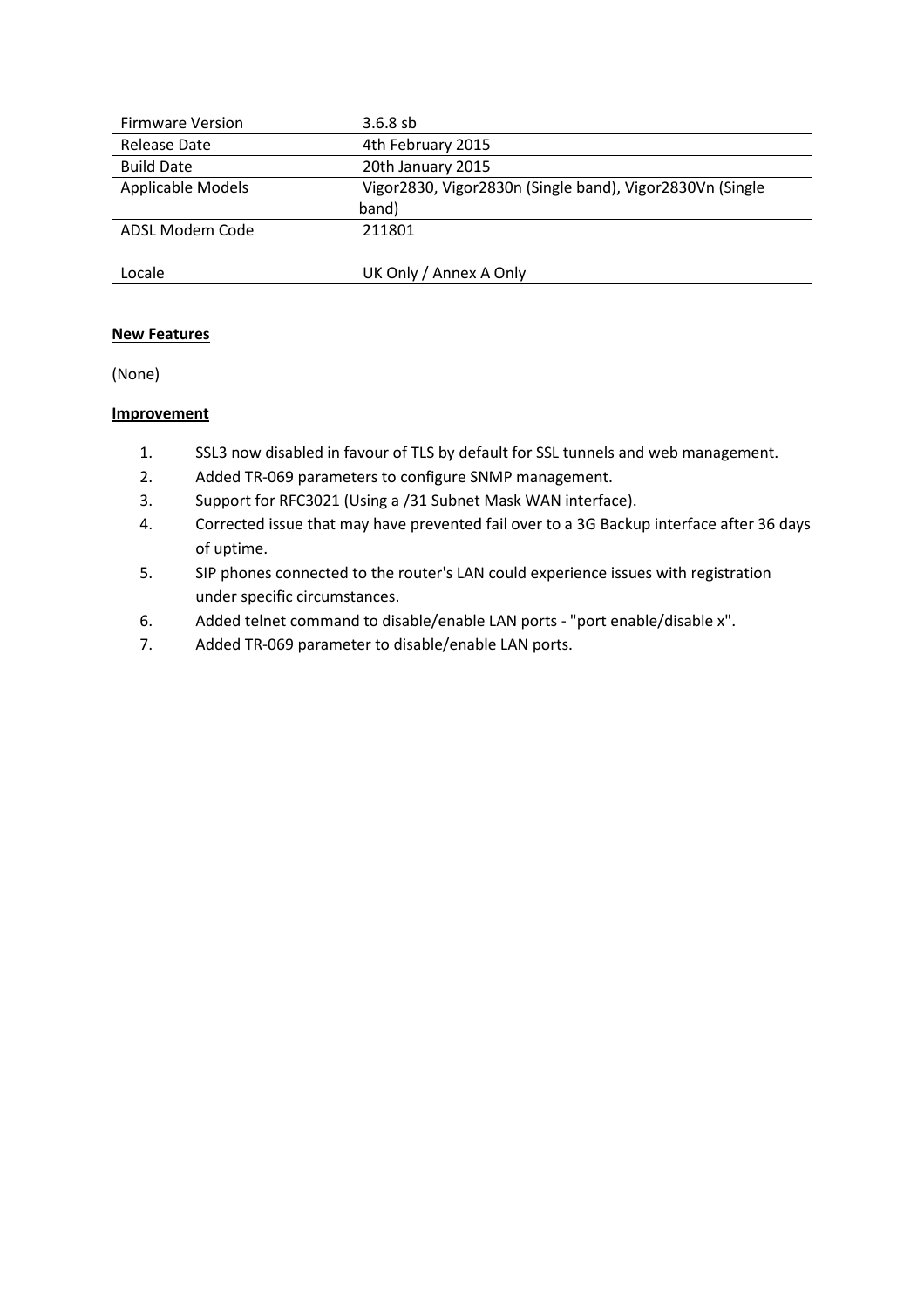| <b>Firmware Version</b> | $3.6.7.2$ sb                                             |
|-------------------------|----------------------------------------------------------|
| Release Date            | 13th August 2014                                         |
| <b>Build Date</b>       | 8th July 2014                                            |
| Applicable Models       | Vigor2830, Vigor2830n (Single band), Vigor2830Vn (Single |
|                         | band)                                                    |
| ADSL Modem Code         | 232201                                                   |
|                         |                                                          |
| Locale                  | UK Only / Annex A Only                                   |

(None)

- 1. Corrected data reported in SNMP OID: 1.3.6.1.2.1.1.1
- 2. Improved memory handling of PPPoE disconnection event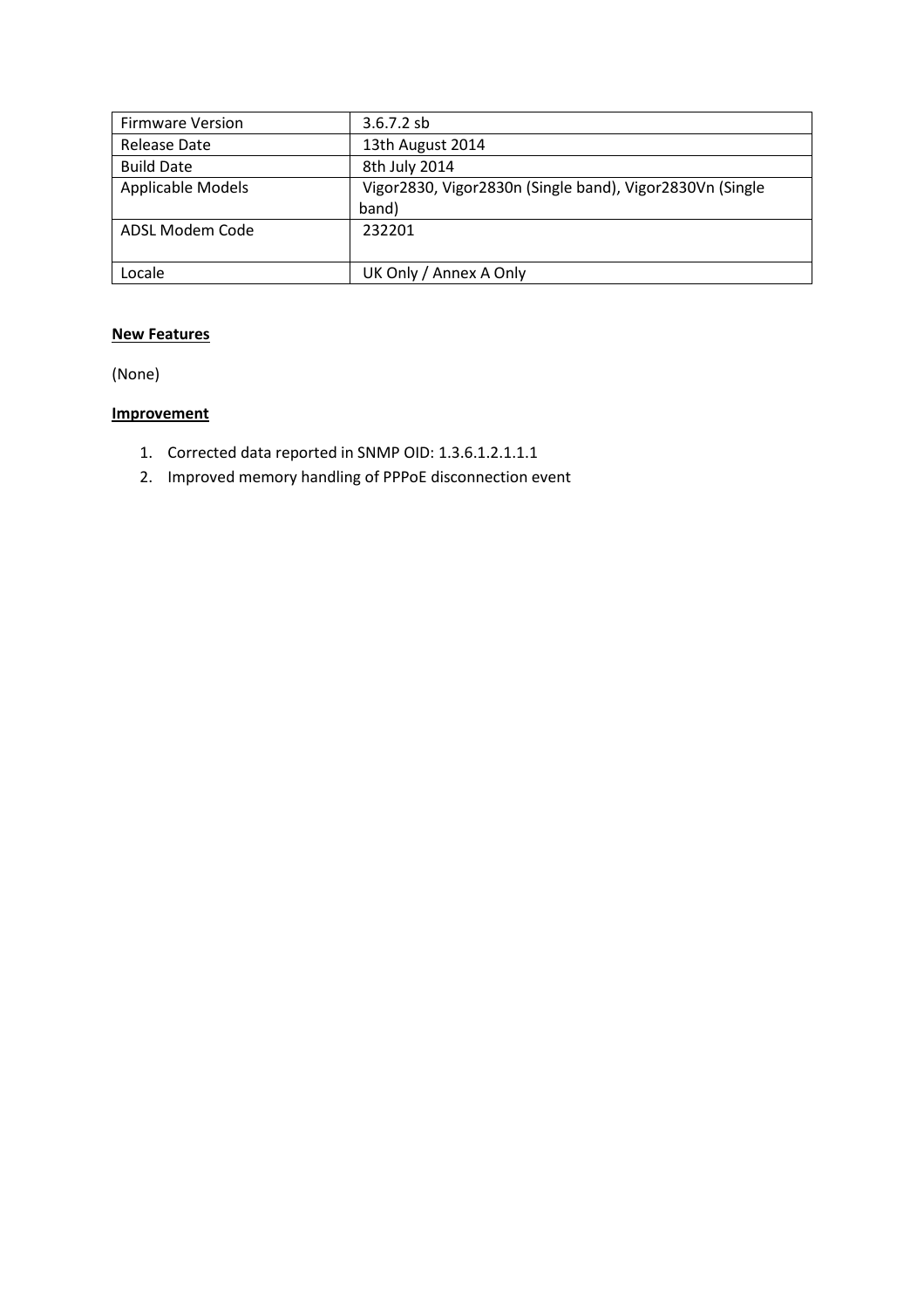| <b>Firmware Version</b> | $3.6.7.1$ sb                                             |
|-------------------------|----------------------------------------------------------|
| Release Date            | 11th July 2014                                           |
| <b>Build Date</b>       | 18th June 2014                                           |
| Applicable Models       | Vigor2830, Vigor2830n (Single band), Vigor2830Vn (Single |
|                         | band)                                                    |
| ADSL Modem Code         | 211801                                                   |
|                         |                                                          |
| Locale                  | UK Only / Annex A Only                                   |

- 1. User Defined Daylight Saving
- 2. DNS Cache Table

- 1. Updated SSL for CVE-2014-0224
- 2. Resolved issue of firewall blocking IPv6 incoming routing traffic.
- 3. Load Balance/Route Policy didn't work with WAN5 in PPP mode.
- 4. Load Balance/Route Policy cleaned all sessions when the dropped down WAN reconnected
- 5. DDNS could not work when updating to freedns.afraid.org
- 6. Could not add DHPC option 66/15.
- 7. Router showed wrong Syslog messages when a VPN LAN to LAN tunnel drops
- 8. Router dropped all DNS packets with unknown type.
- 9. SSH didn't work with mac OS
- 10. VigorACS SI couldn't show Network information when DNS Filter was enabled for Vigor2830.
- 11. External Device Status page improved
- 12. Remove Mhaha, getMessenger, IMUnitive,Wablet from WebIM on CSM>>APP Enforcement Profile.
- 13. Support to block LINE app in 3.5.1.36 (for PC) version and in 4.1.1 version (for mobile) for APP Enforcement.
- 14. Support block page for DNS filter.
- 15. Route policy supports VPN LAN to LAN traffics.
- 16. In LAN > Web Portal Setup. Option added to force the user clicking OK button before proceeding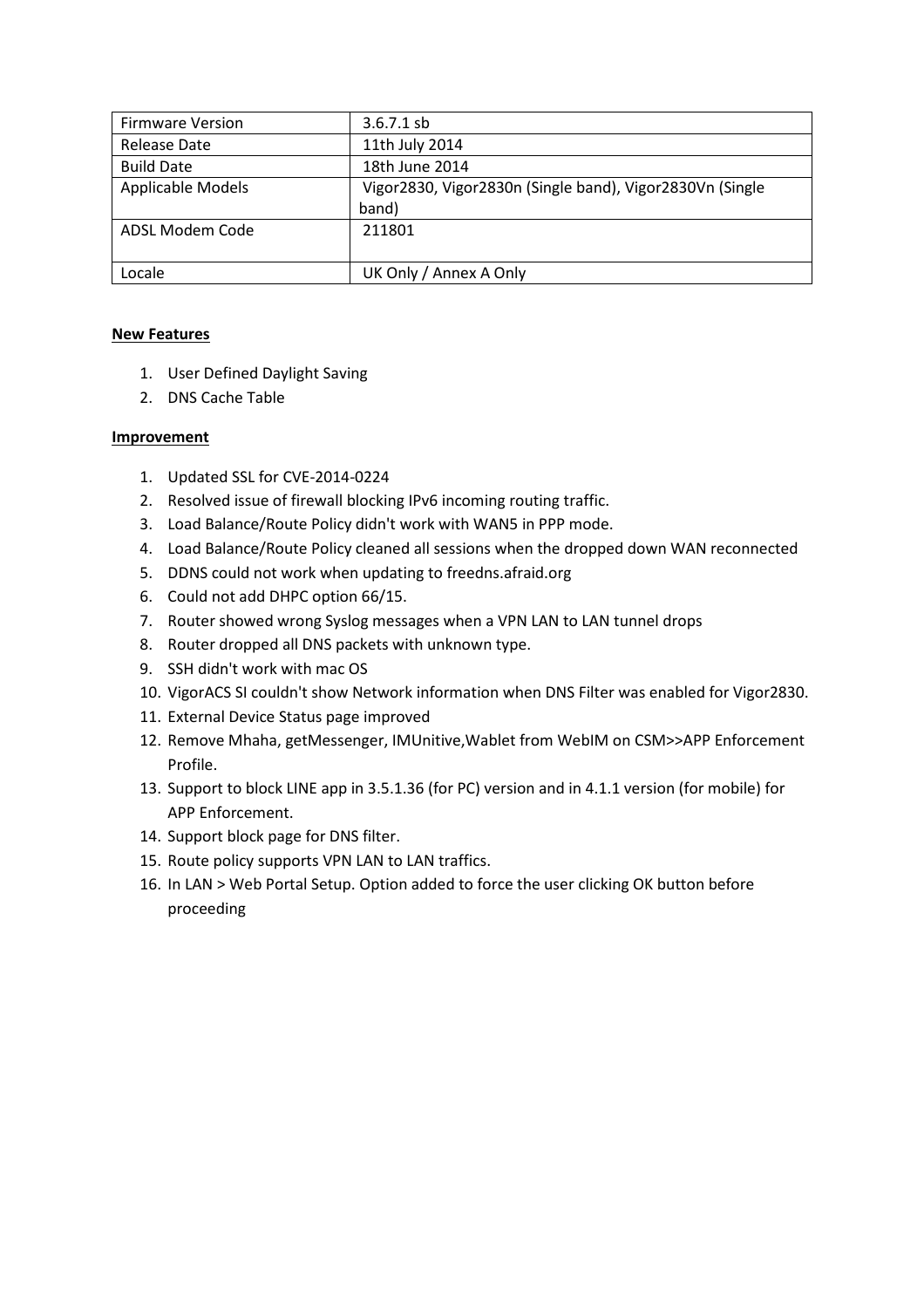| <b>Firmware Version</b> | $3.6.7$ sb                                               |
|-------------------------|----------------------------------------------------------|
| Release Date            | 13th March 2014                                          |
| <b>Build Date</b>       | 26th Feb 2014                                            |
| Applicable Models       | Vigor2830, Vigor2830n (Single band), Vigor2830Vn (Single |
|                         | band)                                                    |
| ADSL Modem Code         | 232201                                                   |
|                         |                                                          |
| Locale                  | UK Only / Annex A Only                                   |

- 1. Support IPv6 6in4 Static Tunnel service, IPv6 6rd Tunnel service and IPv6 NTP service.
- 2. Support new route policy. http://www.draytek.co.uk/support/guides/kb-policy-routingguide
- 3. Support [CSM]>DNS Filter to allow CSM to make decisions based on DNS requests http://www.draytek.co.uk/support/guides/kb-dns-filter
- 4. Support [Applications]>LAN DNS. http://www.draytek.co.uk/support/guides/kb-lan-dns
- 5. Support "USB Device Status" gives status of devices connected via USB
- 6. USB modem support list added to Web UI but also see http://www.draytek.co.uk/support/guides/usb-3g-4g-modem-support-list
- 7. "APPE Support List" added to Web UI
- 8. Support [Wireless LAN] > [Bandwidth limit] Auto adjustment to allow automatic control over the available bandwidth
- 9. [Management]>[LAN Access Control] allows control over which subnets can access the routers management interfaces
- 10. Support added for multiple Phase2 SA through one VPN tunnel. Each subnet is defined in "More">"Create Phase2 SA for each subnet".
- 11. Previously one tunnels per subnet would be needed for VPN between other vendors eg Cisco crypto

- 1. Additional USB modem support inc. Support Huawei E303D, Vodafone K4201, SpinCom GPRS Modem, vodafone K3772-Z, Infinity IW-021, Option iCON XY modems
- 2. Improved: Support NS/ANY/SOA type for DNS cache.
- 3. Additional option to firewall to control incoming non-nat packets for IPv6 and IPv4If the firmware of the router is upgraded from 3.6.6(or before) to 3.6.7 firmware, .all and .rst will have different effects for the incoming packets.
	- 1) .all --> allow routing settings in 3.6.6(or before), (both IPv4 and IPv6)
	- 2) .rst --> block routing packets from WAN in default, (both IPv4 and IPv6)
- 1. Add some TR-069 parameters for setting WAN >> WAN mode: Backup or Always On, LAN >> DHCP relay enable/disable, DHCP relay IP address and Device hostname, LAN >> Bind IP to MAC, VPN >> Create Phase2 SA for each subnet.(IPSec), VPN >> Netbios Naming Packets Pass/Block, Firewall >> IPv6 Group/IPv6 Object, SNMP, and Diagnostics >> Ping Diagnosis.
- 4. Support to block Tor tunnel ver. 0.2.3.25, hotspot shield with ver.3.19, and telnet protocol by using "putty" or "pietty" for APP Enforcement.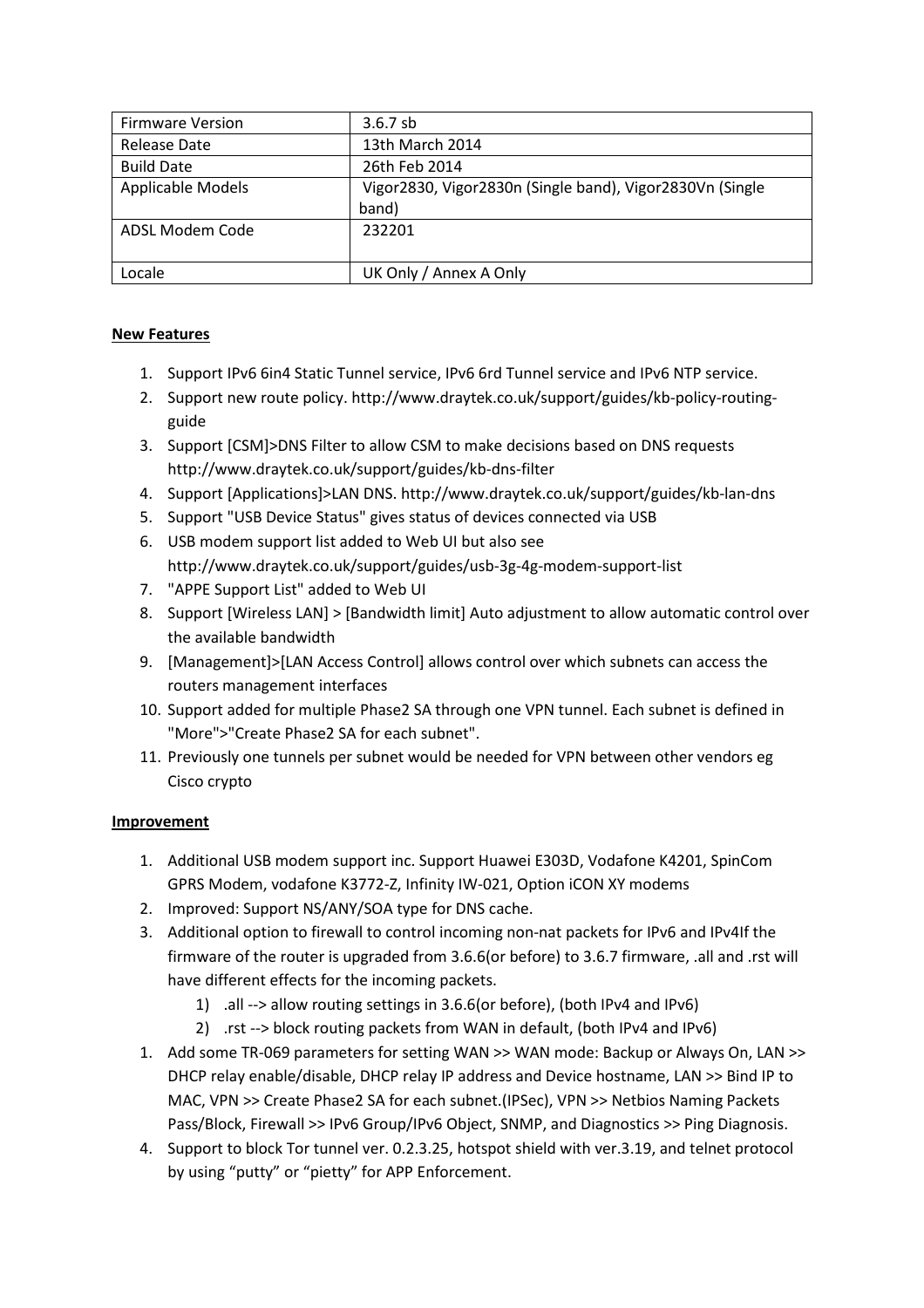- 5. Add SSL VPN setting in VPN Server Wizard.
- 6. Add Wizards menu.
- 7. Corrected some DHCP relay issues
- 8. Fixed a SSH memory leakage issues.
- 9. Load Balance/Route Policy didn't work with WAN5 in PPP mode.
- 10. Corrected: Load Balance/Route Policy cleared all sessions when a WAN reconnects
- 11. DDNS did not work when updating to freedns.afraid.org
- 12. Now allows DHPC option 66/15 to be added
- 13. Corrected syslog message when a VPN LAN to LAN tunnel dropps
- 14. Router dropped all DNS packets with unknown type.
- 15. Daylight Saving didn't work with time zone Brasilia (GMT -03:00).
- 16. SSH didn't work with Macintosh
- 17. VigorACS SI couldn't show Network information when DNS Filter was enabled for Vigor2830.
- 18. Default Route over VPN was not resumed after VPN backup worked.
- 19. Could not set QoS control by ACS server / TR069
- 20. Could not set QoS service type/QoS DSCP by telnet.
- 21. Improved behaviour of telnet 'qos class -V' command
- 22. The router dropped negative AAAA name server responses from different subnets.
- 23. Improved memory handling of IPsec aggressive mode.
- 24. Improved handling of DNS responses with VLAN tag.
- 25. The SNMP LAN status corrected
- 26. Corrected that Load-Balance/Route Policy might cause Remote Dial-In users not accessing into internal PCs.
- 27. MOTP could not work when "PIN code" is set in 4-digit and "Secret" is set in 16-digit.
- 28. Turn off specific 5 GHz channels where DFS is required.
- 29. Port triggering could only work when first profile has been set.
- 30. Resolved issue with Session Limit after enabling the smart bandwidth limit.
- 31. QoS Outbound for WAN1 now recognizes UDP 500, 1701, and 4500
- 32. Fixed that File Explorer would show 1KB when the file size is more than 2GB.
- 33. Improved handing of USB modem detection/insertion
- 34. Shrewsoft VPN Client cannot connect twice from the same public IP address.
- 35. Corrected that re-dial of LAN to LAN VPN might not occur if VPN server was unavailable but then avaiable again
- 36. Correct that all WCF profile would display as empty if Index 8 WCF profile name contains a space
- 37. Corrected issue if user management policy rule was set to 7th rule
- 38. Cannot create a new profile by APP Enforcement Profile Wizard.
- 39. Fetch the diagnostics NAT session values from ACS server
- 40. SIP ALG did not convert "Via" field in 200 OK.
- 41. Improved NAT loopback performance.
- 42. Added auto removal of inactive DHCP clients
- 43. Improved: DHCP table shows conflict IP Address.
- 44. Corrected that the router may drop ISP sends DHCP packets with TLL=1
- 45. Improved Bind IP to MAC function
- 46. Improved UPnP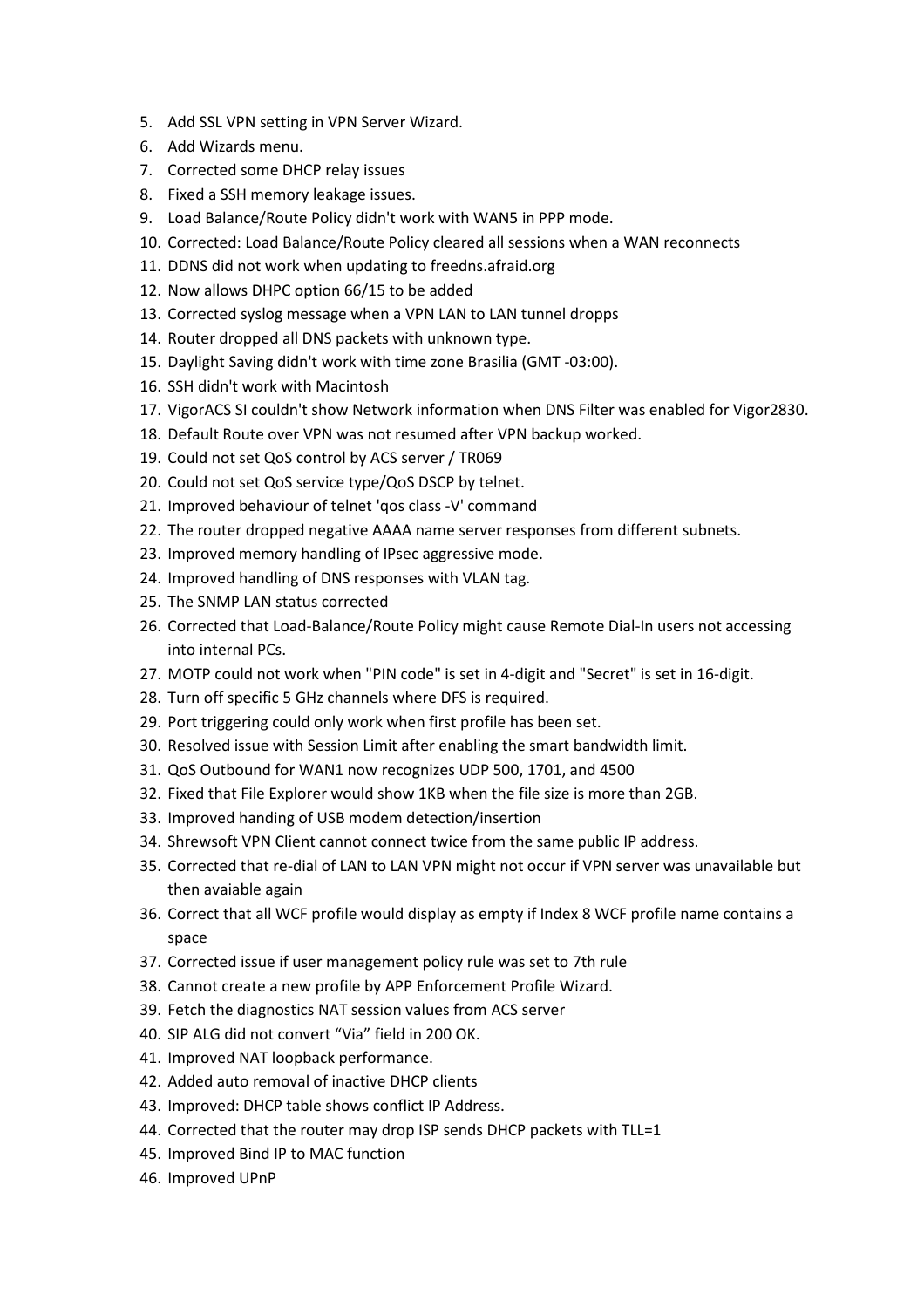- 47. Fixed the "Old Password is wrong, please re-enter" error that could occur after adding a new local user with administrator authority.
- 48. Added support for "www.lusosms.com" SMS service
- 49. Support special character "." on Wireless SSID.
- 50. Support telnet commands such as "portmaptime" and "vigorddns".
- 51. Support GRE over IPsec keepalive which for compatibility with Cisco routers
- 52. Allow SSL VPN portal if SSL VPN service is enabled regardless of if Internet access is enabled or disabled.
- 53. Change the default setting from "Both: Pass" to "Either: URL Access Control First" on URL Content Filter Profile.
- 54. Modified DoS default values.
- 55. Update new pattern for Ultrasurf 13.01, else it will block some the certificates.
- 56. Support "Hotspot shield" v2.93 blocking.
- 57. Support PPTV v3.3.8.0031 for new video and PPTV web blocking, LINE for PC and mobile phone blocking.
- 58. Support embedded flash videos blocking.
- 59. Support TR-069 parameters for WLAN WDS.
- 60. Support TR-069 parameters displayed on Diagnostics >> Routing Table.
- 61. Add a "LinkStatus" key to the TR-069 WAN information to indicate accurate connection status.
- 62. Increased input number from 10 to 29 digits for Call Barring.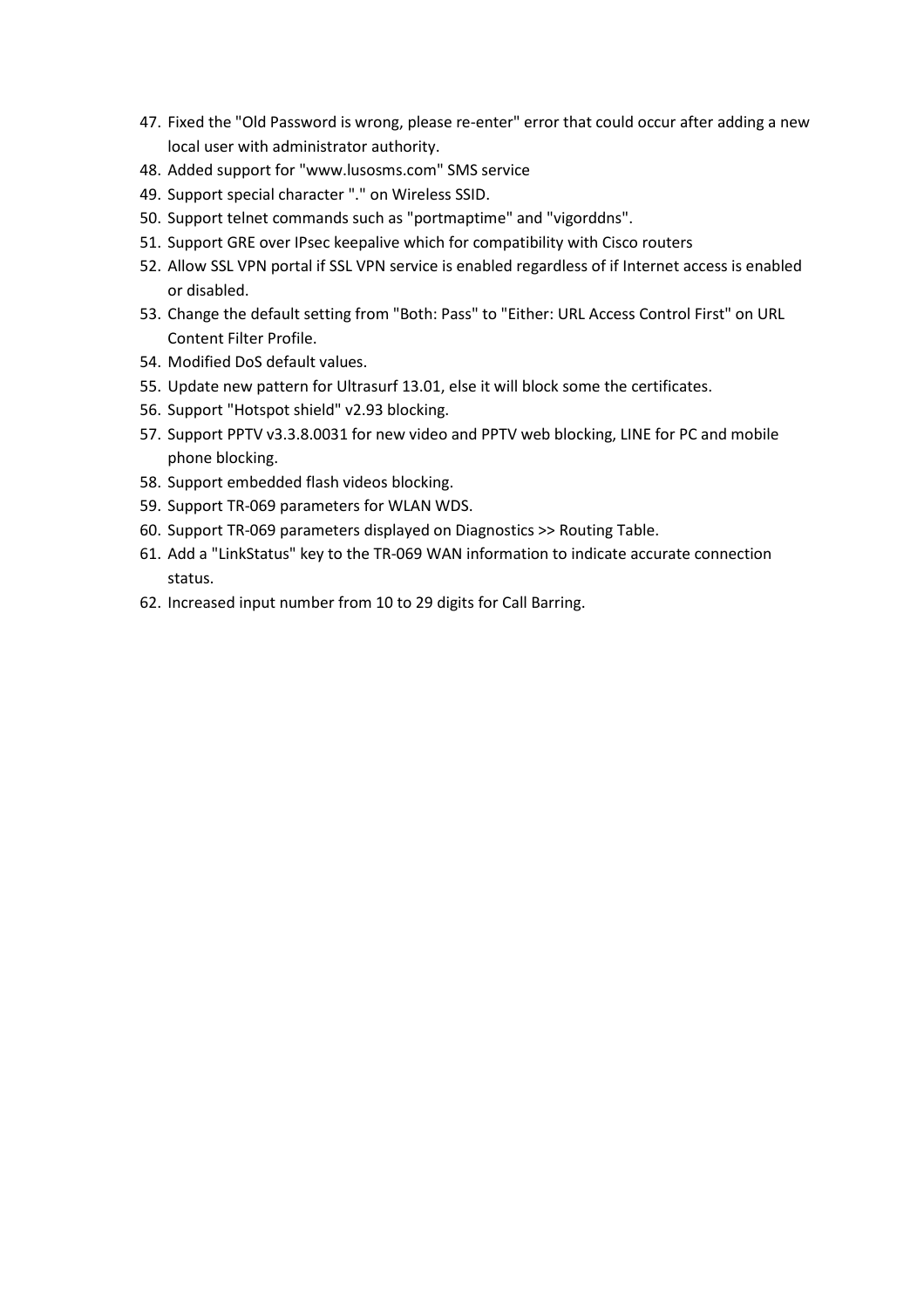| <b>Firmware Version</b>  | $3.6.4.1$ sb                                                   |
|--------------------------|----------------------------------------------------------------|
| Release Date             | 26th Sept 2013                                                 |
| <b>Build Date</b>        | 16th July 2013                                                 |
| <b>Applicable Models</b> | Vigor2830, Vigor2830n (Single band), Vigor2830Vn (Single band) |
| ADSL Modem Code          | 232201                                                         |
| Locale                   | UK Only / Annex A Only                                         |

1. Support the parameters settings for TR-069 server/port number in System Maintenance>>Management page.

#### **Improvement**

- 1. Corrected: Prevent Access to Web UI via HTTP being blocked due to infinite HTTPS loop.
- 2. Corrected: LAN PC cannot access web user interface via router's WAN Alias IP.
- 3. Added protection to cater for enabled but unconfigured LAN to LAN or Dial-In user profiles.
- 4. Improved L2TP WAN2 Access mode
- 5. Note added in [System Maintenance]>[Management] to alert users if the SSL Tunnel service is using TCP 443
- 6. Improved: Add a note to remind customers that SSL and HTTPS use the same port.

#### **Known Issue**

(None)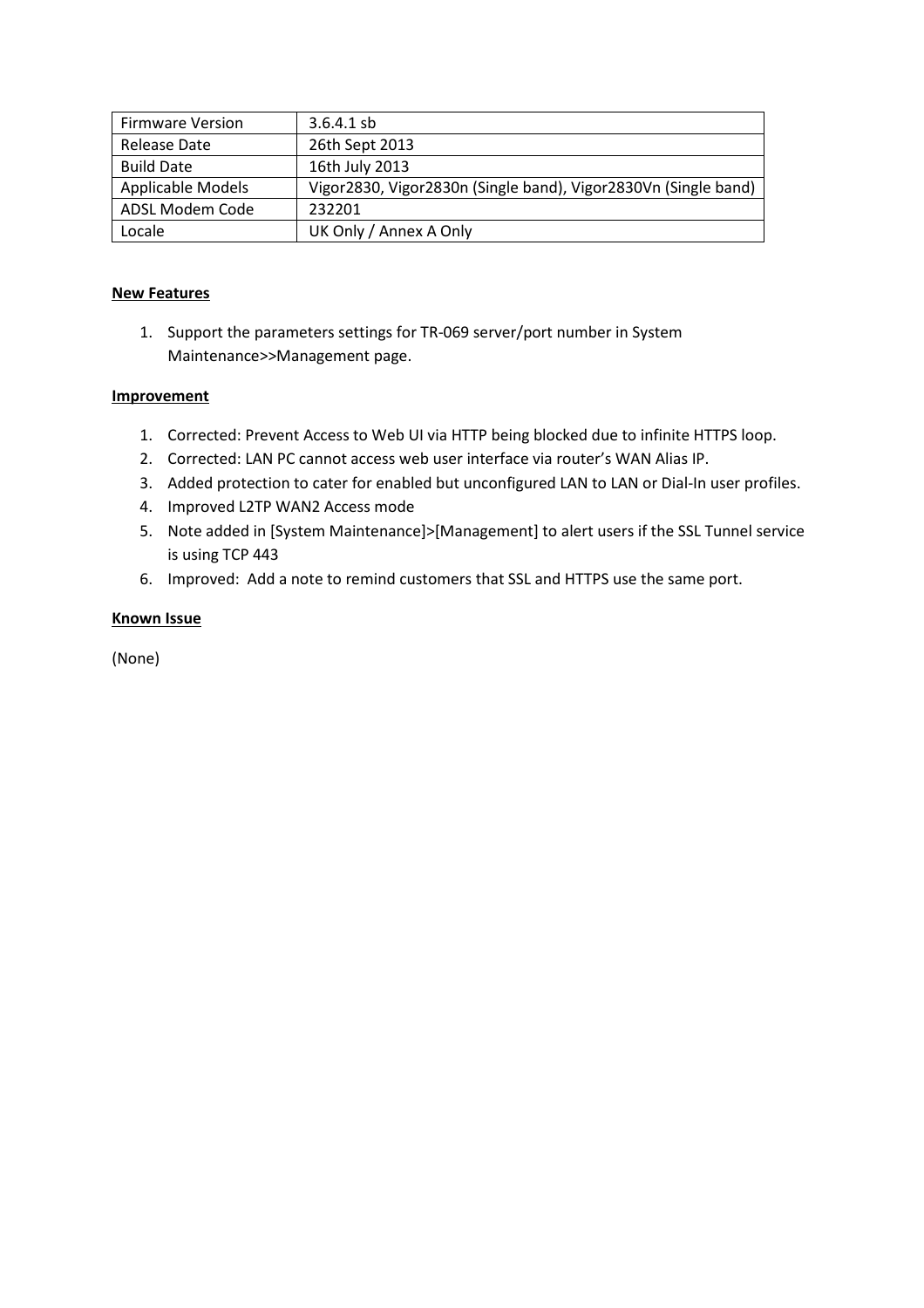| <b>Firmware Version</b>  | $3.6.4$ sb                                                     |
|--------------------------|----------------------------------------------------------------|
| Release Date             | 7th May 2013                                                   |
| <b>Build Date</b>        | 19th March 2013                                                |
| <b>Applicable Models</b> | Vigor2830, Vigor2830n (Single band), Vigor2830Vn (Single band) |
| ADSL Modem Code          | 211801                                                         |
| Locale                   | UK Only / Annex A Only                                         |

- 1. SSL VPN support up to 5 dial-in users
- 2. Added Web Portal (displays message on connection) in [LAN] [Web Portal Setup]
- 3. Added Wireless Configuration Wizard.
- 4. IPv6 USB LPR printing service.
- 5. Mail Alert now supports sending mail via SSL / TLS and can specify the SMTP port
- 6. Web content feature DNS mechanism during activation/authentication improved
- 7. Web interface can be authenticated through LDAP or user accounts configured from [System Maintenance] – [Admin Setting]
- 8. Admin Login through WAN can now be disabled
- 9. DHCP options (ASCII/Hex) can be set under [LAN] [General Setup]
- 10. Added a VLAN failsafe option to the [LAN] [VLAN] section
- 11. Added an "Always On" checkbox for IPv6 AICCU tunnel
- 12. Add VoIP Inter-digit timeout for TR-104.
- 13. Added a telnet command to set which ADSL modulation types are used with the Modulation set to Multimode: % adsl automode [add|remove|set|default|show][adsl\_mode]

- 1. Router's handling of AICCU neighbour packets.
- 2. Time and Date: Daylight Saving doesn't work with time zone Adelaide (GMT +9:30).
- 3. An issue with sending pings between VLAN subnets
- 4. 4G WiMAX / LTE web user interface settings could not be saved.
- 5. VPN: Windows 7 L2TP over IPsec client could not pass traffic immediately after connecting
- 6. Improved processing of multiple simultaneous PPTP dial in/out connections
- 7. VPN: If MPPE was enabled, the PPTP Dial-in user VPNs could not connect
- 8. VPN: IPSec LAN to LAN VPN tunnel could not pass PPTP VPN traffic
- 9. VPN: PPTP Dial-in user VPNs could not create a PPTP VPN through that tunnel
- 10. WLAN: Incorrect country code sent which affected Mac and Linux computers connecting wirelessly on channels 12 and 13
- 11. WLAN: Router was broadcasting SSID when wireless was disabled by schedule
- 12. The RADIUS request of WLAN clients was rejected by Synology NAS RADIUS server
- 13. Two IP phones behind NAT are unable to call each other after a period of time
- 14. SIP ALG: "via" information was not being modified correctly
- 15. App Enforcement: Now supports blocking RaidCall (v7.0), PPStream (v2.7.0.1512), and Teamviewer (v8.0.16284, v7.0.15723).
- 16. Load Balance Policy: can now specify a VPN tunnel to pass traffic through
- 17. Supports connecting to an LDAP Server via hostname.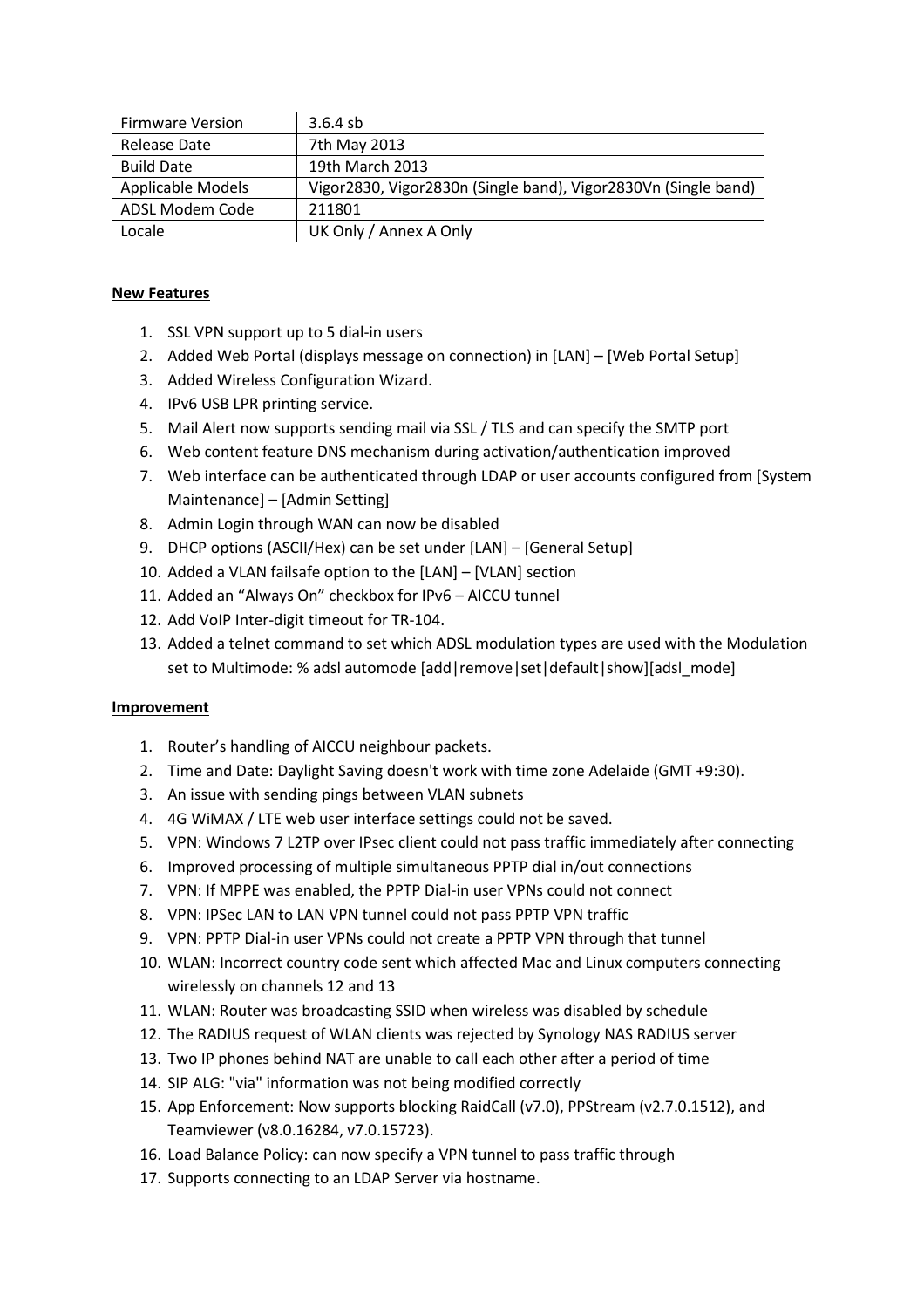- 18. SMS Alert: Added support for "messagebird.com" SMS Service.
- 19. H.323\_alg passthrough support
- 20. [NAT] [Open Ports]: can now specify All as a WAN option
- 21. Time and Date: Modified the NTP DNS resolution period from once every 20 seconds to 10 seconds prior to the time specified by Automatic Update Interval.
- 22. Corrected routing for WLAN SSID broadcast packets
- 23. SNMP: IP Routed subnet IP of router would not respond on SNMP
- 24. The router accepts asterisk (\*) as the administrator password.
- 25. [LAN] [LAN Port Mirror]: Restart no longer required after changing settings
- 26. Improved: Web Content Filtering: When the user accesses a website present in two categories with Commtouch, the router can only show/handle one category.

#### **Known Issue**

- 1. The SSL VPN function uses port 443. If NAT redirecting port 443 to an internal server please change the routers SSL VPN port via [SSL VPN]>[General Setup]
- 2. MoTP Dial-In User profiles cannot be saved via Web UI. A work around is to setup PPTP without MoTP and then use telnet to enable.

*> vpn dinset ? % vpn dinset % vpn dinset <list index> % vpn dinset <list index> <on/off> % vpn dinset <list index> motp <on/off> % vpn dinset <list index> pin\_secret <pin> <secret> > vpn dinset 1 Dial-in profile index 1 Profile Name: motep Status: Active Mobile OTP: Disabled Password: 1234 Idle Timeout: 300 sec > vpn dinset 1 motp on % Enable Mobile OTP mode! > vpn dinset 1 pin\_secret 1234 123456789abd1234*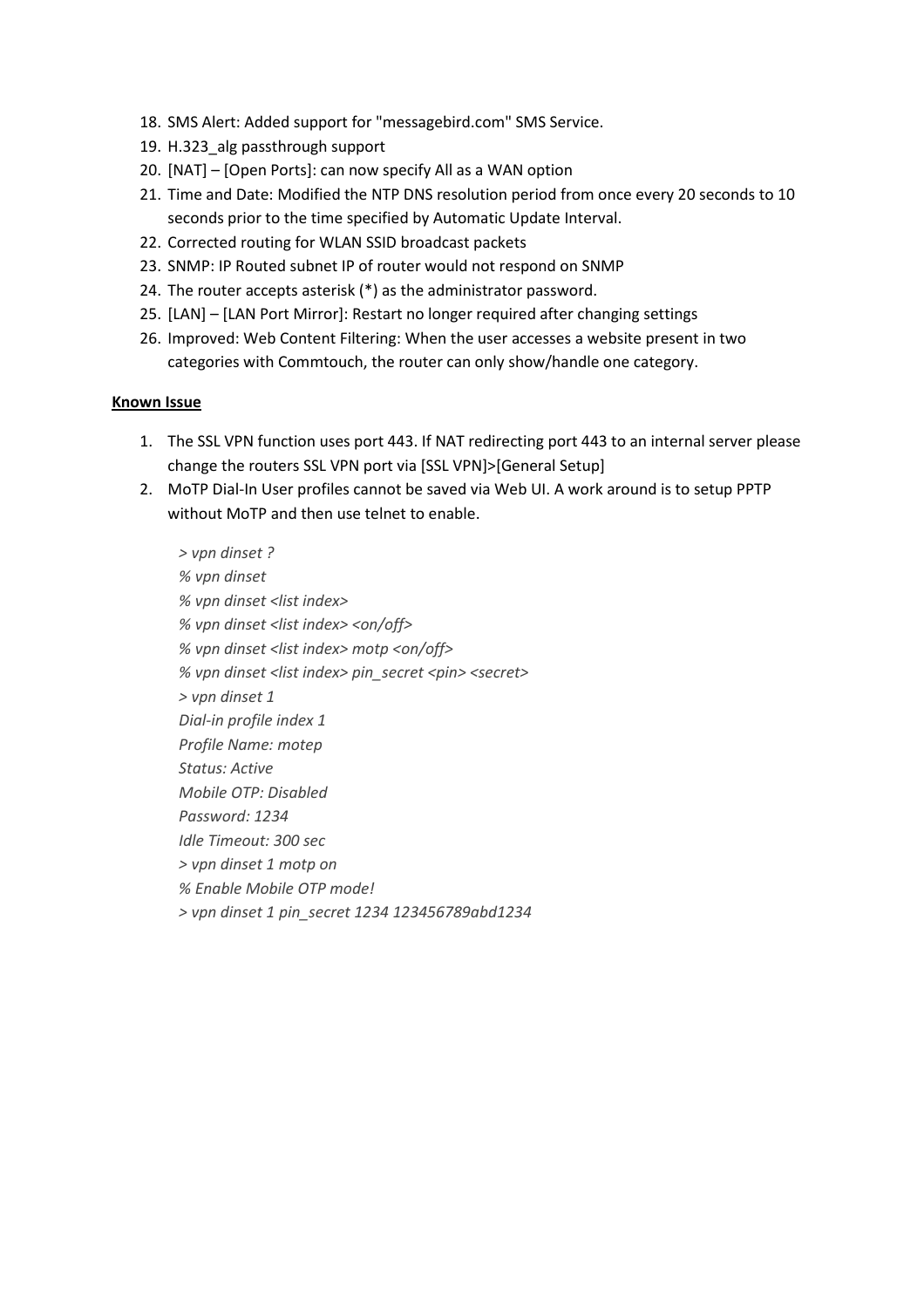| <b>Firmware Version</b>  | $3.6.3$ sb                                                     |
|--------------------------|----------------------------------------------------------------|
| Release Date             | 11st Oct 2012                                                  |
| <b>Build Date</b>        | 4th Oct 2012                                                   |
| <b>Applicable Models</b> | Vigor2830, Vigor2830n (Single band), Vigor2830Vn (Single band) |
| ADSL Modem Code          | 232201                                                         |
| Locale                   | UK Only / Annex A Only                                         |

- 1. IPv6 Support added
- 2. Support for Smart Bandwidth Limit added
- 3. SNMP v3 support added
- 4. Support for QoS DiffServ retagging added
- 5. Support ADSL PVC to PVC binding
- 6. VoIP Wizard added
- 7. Each LAN Subnet now supports setting an individual DNS setting
- 8. New SMS & Mail Service Object added
- 9. New load-balance policy function supports the routing requirements for IP routing subnets
- 10. User Management now supports Web Authentication using either HTTPS or HTTP

- 1. Resolves an issue that could prevent correct Static route functionality when multi-subnet is enabled
- 2. Corrects a Routing table display error in [Diagnostic] > [Routing Table] menu
- 3. Corrects the LAN interface that is displayed for static ARP
- 4. Resolves an issue that could prevent two computers within the same VLAN from communicating with each other when connecting via different switches
- 5. Fixes an issue in IGMP snooping which would prevent two IPTV clients from watching the same channel
- 6. Corrects an issue that could cause Dynamic DNS to force update even though there was no WAN IP change
- 7. Removed incorrect PPP start (xxx) log entry where incoming client is unknown prior to CHAP/PAP authentication
- 8. Addresses an issue that would prevent Android phone from obtaining FTP file list from Vigor 2830 FTP server
- 9. Corrects an issue where NAT port redirection for a WAN1 Alias IP doesn't work when port redirection setting doesn't specifically list the Alias
- 10. Addresses an issue with True IP DMZ
- 11. Resolves configuration issues that could occur in [WAN] > [General Setup]
- 12. Wireless country string corrected
- 13. Addresses an issue that could occur with the wireless AP Discovery feature
- 14. Improved Wireless 802.1x compatibility with linux Radius Server
- 15. Resolves an issue which would prevent IP Phones behind the Vigor 2830 from registering after a WAN failover because the router would sent UDP packets with a source port of 0.
- 16. Fixes an issue with sending DHCP Relay via VPN tunnel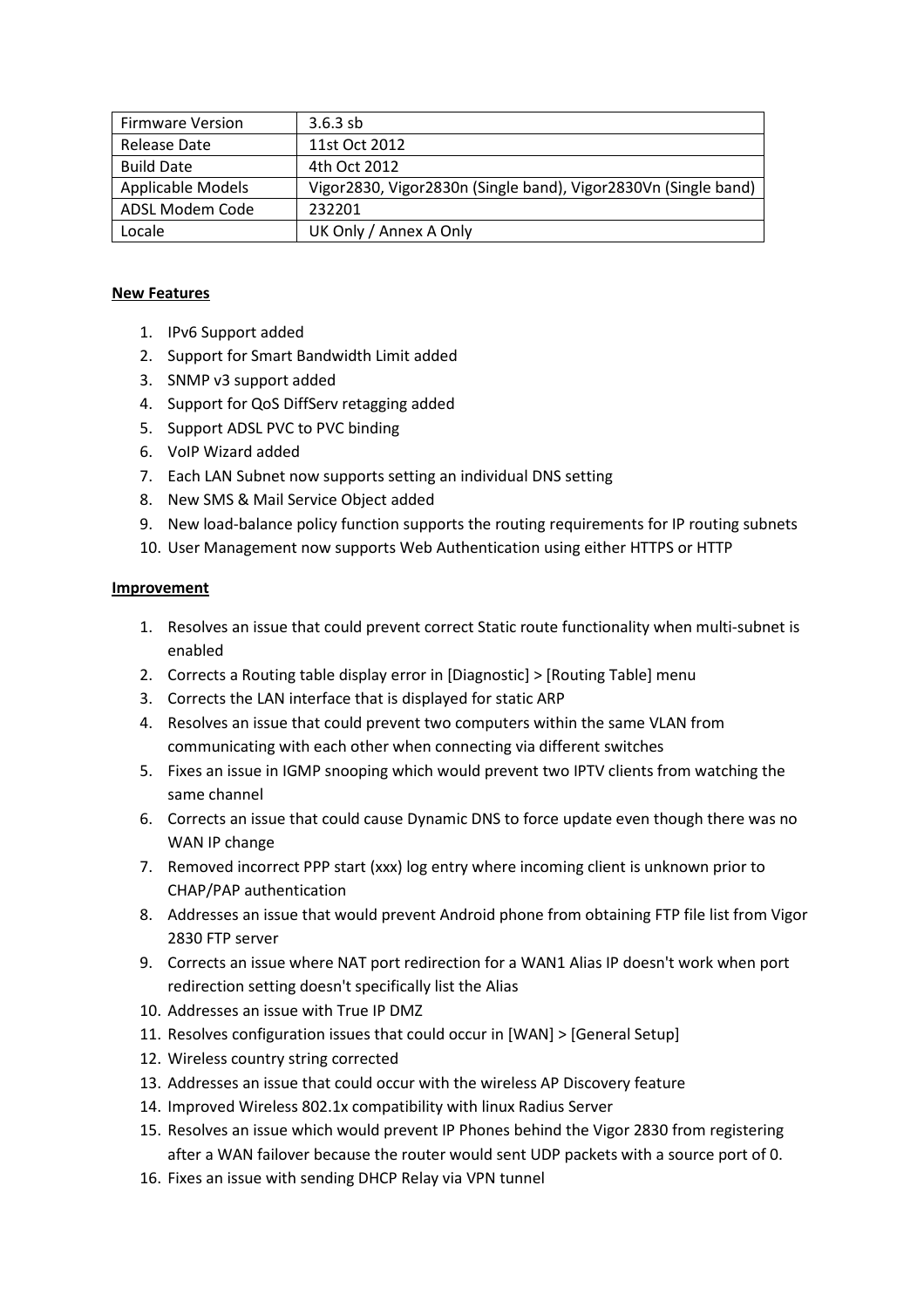- 17. Addresses an issue with GRE IPsec tunnels
- 18. Resolves an issue that would prevent AES192 or AES 256 being used as the IKE proposal if AES without authentication is selected as the IPSec Security method
- 19. Corrected firewall so that is able to block internal router subnet packets
- 20. URL Content Filter Syslog improved so that it displays HTTP or HTTPS
- 21. Resolved an issue that would prevent external client from access internal RDP server via IP routing subnet
- 22. Fixed an issue that would prevent wireless clients successfully completely 802.1x authentication after router reboot
- 23. Incoming ICMP packets from WAN side cannot ping "IP routing subnet" interface IP
- 24. Fixed an issue that could case CPE to loss connection when it connects to VigorACS server with STUN server.
- 25. Improvements to WCF service stability
- 26. Clear button added to SIP account page
- 27. DHCP Server Lease time field added for each subnet.
- 28. Syslog improved to show which devices have been allocated IP by router
- 29. Added support to allow the router to send the TR-069 packet out via LAN interface
- 30. Support GRE over IPsec with CISCO. (4 bytes GRE header)
- 31. Modified the default pool size of LAN DHCP server from 50 to 150.
- 32. Correct error with Secondary DNS displayed in Online Status
- 33. Added new DDNS provider (UBDdns, Oray, and Peanut Shell).
- 34. Improve Samba compatibility with Mac OS X.
- 35. Bandwidth Limit range changed to 0 30000
- 36. Port Redirection can shows WAN Interface for each rule in the main page.
- 37. For Safari based browsers the User Management redirection page method has been improved
- 38. Application Filter updated to support dropbox version 1.4.11 and skype version 5.10.56.116.
- 39. ADSL state information update frequency decreased from 5 to 30 seconds
- 40. "Undefined Protocol" DoS defense function renamed as "Unassigned Numbers"
- 41. Updated 3G modem support including MF190J, AnyDATA ADU-500A, LG VL600 LTE, and LTE Yota LU150.
- 42. Improved the connection performance for Huawei E398/K5005 and Sierra 320U dongle.
- 43. Default QoS setting changed to disabled for non-VoIP models
- 44. QoS for VoIP enhanced
- 45. ALG for SoftPhone Polycom and lift-size improved
- 46. VPN Profile WUI improved
- 47. UCF/WCF block web page modified
- 48. SNMP's sysDescr now shows model name and firmware version.
- 49. TR-069 support added for IP Route subnet parameters, firewall parameters, RADIUS parameters, WAN Connection Detection and SysLog / Mail Alert Setup parameters
- 50. 3G WAN connection Signal parameter status added to TR-069
- 51. Renamed TR-069 parameter

"InternetGatewayDevice.X\_00507F\_Firewall.DoSDefense.BlockUnknownProto" to

52. "InternetGatewayDevice.X\_00507F\_Firewall.DoSDefense.BlockUnassignedNum"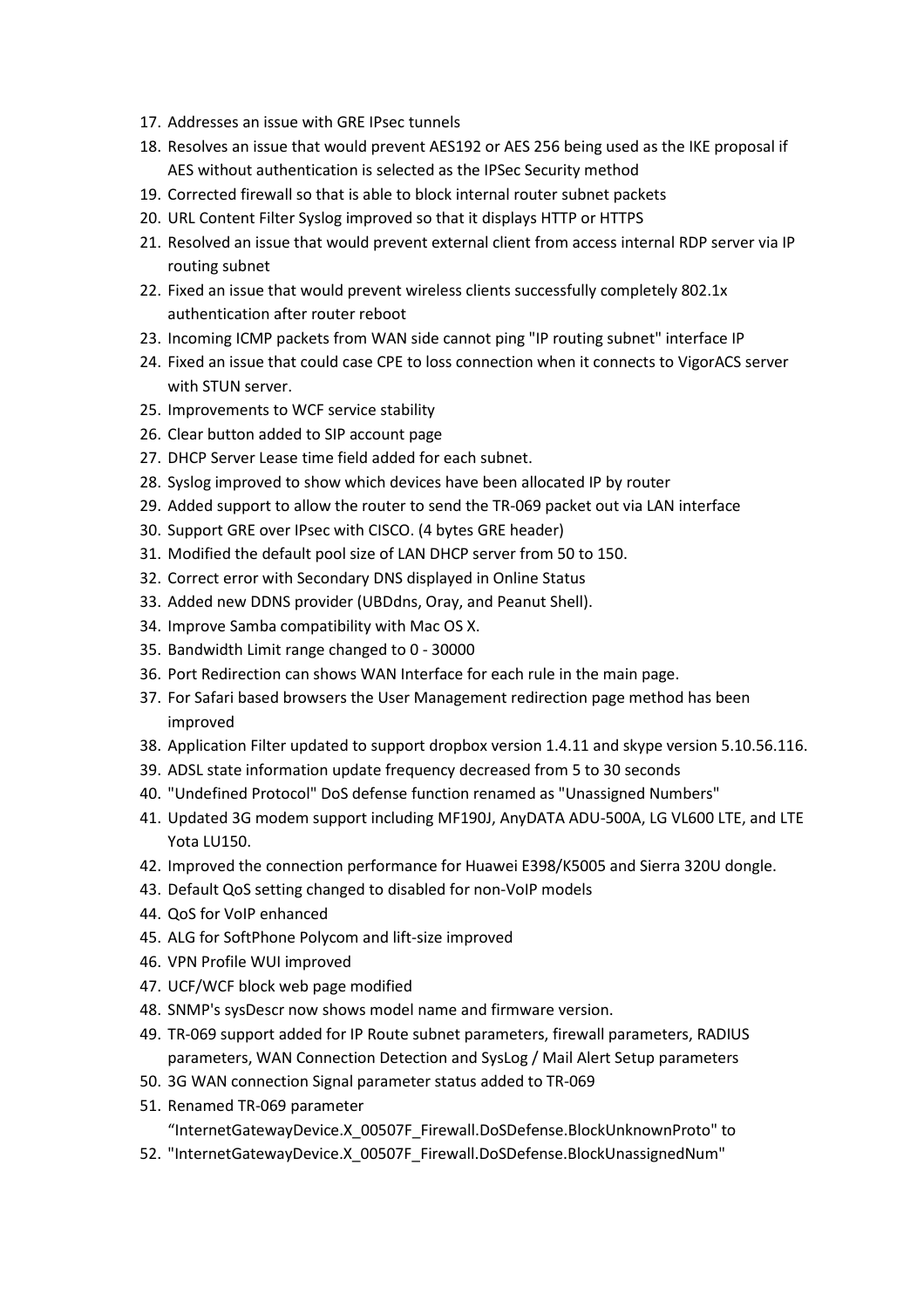- 53. Added a telnet command to configure IGMP Query packet interval time. 'ip igmp\_proxy query [msec]'
- 54. Added a telnet command to configure flash hook minimum and maximum time for VoIP.
- 55. Added a telnet command to allow VPN packets to instaed go through by NAT if VPN disconnected: 'vpn pass2nat <on/off>'
- 56. "ip arp accept" telnet command changed to give separate control over behaviour (pass or block) for both incorrect source mac and incorrect destination mac. 'ip arp accept <0/1/2/3/status>'
- 57. Corrected: A router without VoIP module should not have an option "VoIP" in Multi-PVCs setting page.

#### **Known Issues**

(None)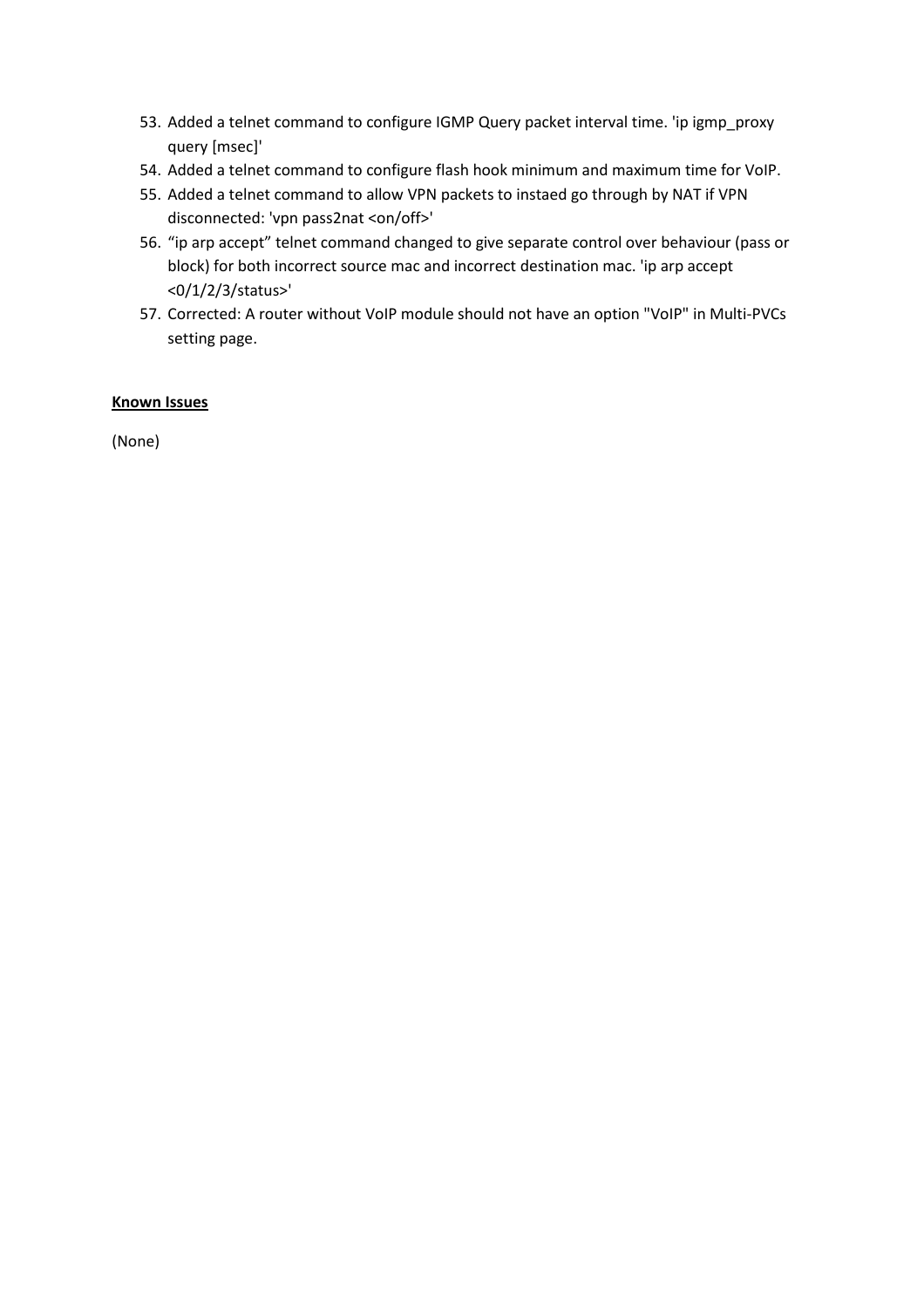| <b>Firmware Version</b> | $3.3.7.1$ sb                                             |
|-------------------------|----------------------------------------------------------|
| Release Date            | 1st June 2012                                            |
| <b>Build Date</b>       | 22nd May 2012                                            |
| Applicable Models       | Vigor2830, Vigor2830n (Single band), Vigor2830Vn (Single |
|                         | band)                                                    |
| ADSL Modem Code         | 232201                                                   |
|                         |                                                          |
| Locale                  | UK Only / Annex A Only                                   |

- 1. Support PVC WAN routing in static route.
- 2. Support IP Routing subnet parameters (for TR-069).
- 3. Support login customization (can be configured in System Maintenance > Login
- 1. Customization).
- 4. Support USB 56K modem.
- 5. Support 3G USB modem, ZTE K3806 (0x19D2:0x1013) and ZTE MF192 (0x19D2:0x1514) and QT-R220.

- 1. Corrected: Wireless client cannot access LAN network from other AP and then return to use the wireless LAN interface of Vigor2830.
- 2. Corrected: Syslog displays http://xxxxx rather than https://xxxxx when CSM blocks HTTPS URL due to keyword object "xxxxx".
- 3. Corrected: The minimum value is 48 seconds for the session-timer setting in VoIP >>Phone Settings.
- 4. Corrected: Remove "Ultrasurf" from WUI.
- 5. Removed ADSL2/2+ Annex M from "multimode" auto-detect mechanism due to interoperability issues that could cause incorrect modulation to be set. For Annex M lines please manually set the modulation to Annex M instead of multimode.
- 6. Corrected: The router always shows "LAN1" after setting a new static route to the subnet of LAN2/LAN3/LAN4.
- 7. Corrected: Creating a UCF (URL Content Filter) keyword object "xxxx" could block access to HTTPS sites other than ones that match https://xxxx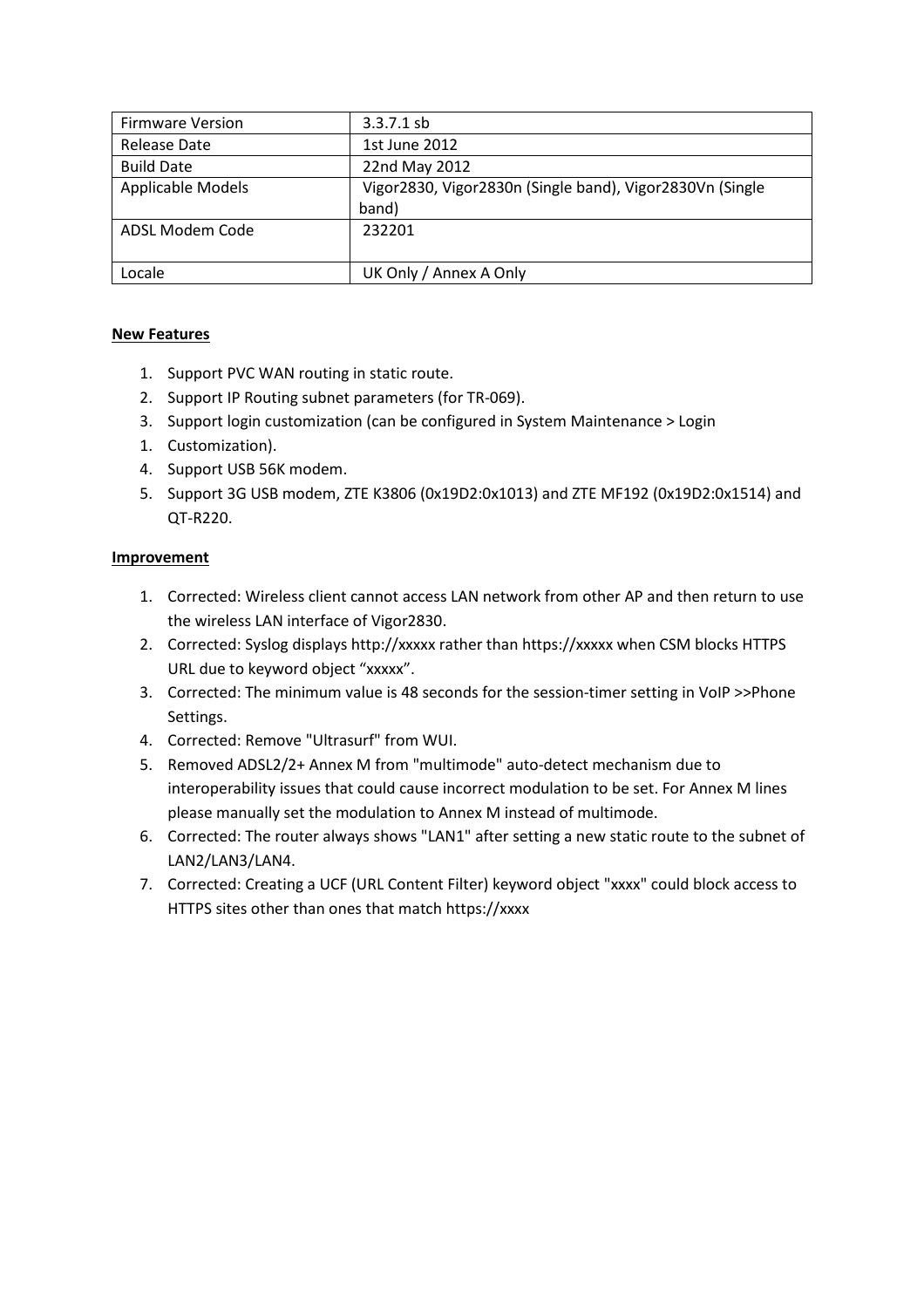| <b>Firmware Version</b> | $3.3.7$ sb                                               |
|-------------------------|----------------------------------------------------------|
| Release Date            | 1st March 2012                                           |
| <b>Build Date</b>       | 9th February 2012                                        |
| Applicable Models       | Vigor2830, Vigor2830n (Single band), Vigor2830Vn (Single |
|                         | band)                                                    |
| ADSL Modem Code         | 2471201                                                  |
|                         |                                                          |
| Locale                  | UK Only / Annex A Only                                   |

- 1. Support SMS (Shore Message Service). When WAN backup mechanism is activated the system administrator can be notified via a SMS message to their mobile.
- 2. Support Common E-mail / Send Syslog via email.
- 3. Support Auto-detection mechanism.
- 4. Support GRE over IPSec
- 5. Support ADSL2/2+ Annex J and Annex M detection added to multimode modulation mode.
- 6. Support Address Mapping for NAT configuration.
- 7. Support hardware MD5/SHA1 encryption.
- 8. Allow Mail Alert to send emails with VPN notifications.
- 9. Allow the router to be managed and controlled by SmartMonitor.
- 10. Support 56K AFM102 USB Modem.

- 1. Improved: Add a new telnet command "voip sip misc -D" to disable/enable VoIP service.
- 2. Improved: Add a new telnet command "srv dhcp custom\_option" which allows a user to enter user-defined "DHCP option".
- 3. Improved: Support disable/enable user mode on WUI. The factory default setting is disabled.
- 4. Improved: Improve the compatibility with VigorACS SI v1.08
- 5. Improved: SIP address format (either Withheld@.. or anonymous@.. ) can be blocked if
- 1. Block Anonymous under VoIP>>DialPlan>>Call Barring is configured.
- 6. Improved: Incoming calls with SIP from header field without having an account name
- 2. (e.g., tagged with 5E623524-172D) can be blocked if Block Anonymous under
- 3. VoIP>>DialPlan>>Call Barring is configured.
- 7. Improved: Corrected some SNMP reporting for LAN status
- 8. Improved: Support Syslog Explorer with Web Syslog and USB Syslog under USB
- 4. Application.
- 9. Corrected: DDNS does not upgrade automatically when the DDNS account is set for WAN2 only.
- 10. Corrected: Data Flow Monitor does not show TX value for the monitored IP address and RX value for WAN1 on PPTP Host-LAN environment.
- 11. Corrected: Cannot connect VPN via 3G (WAN3) when WAN1 or WAN2 is connected.
- 12. Corrected: RIP over VPN does not work.
- 13. Corrected: My WAN IP setting does not work for PPTP in VPN NAT mode.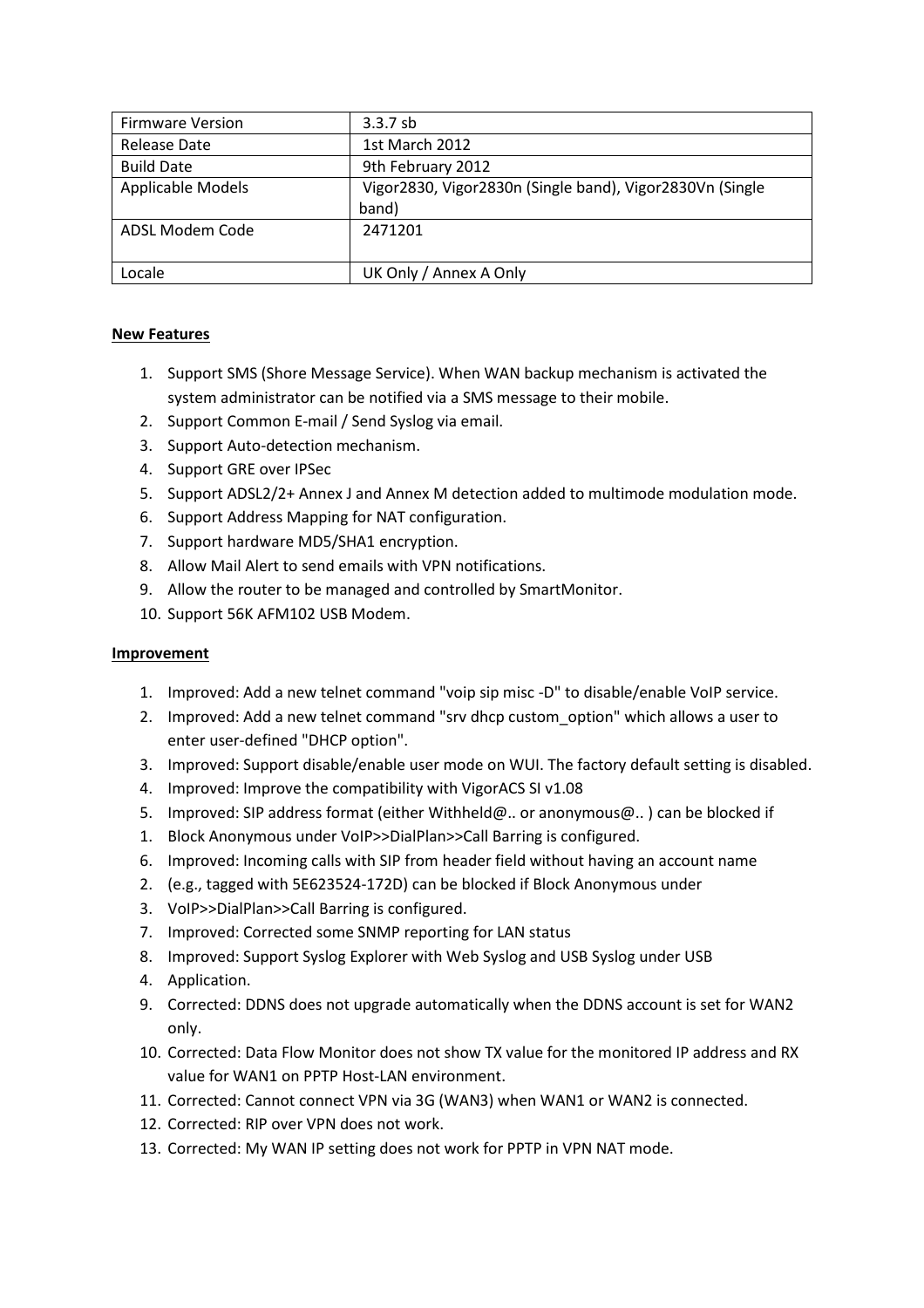- 14. Corrected: Cannot create LAN-to-LAN VPN connection via WAN3 when WAN1 or WAN2 is connected.
- 15. Corrected: My WAN IP setting does not work for PPTP in VPN NAT mode.
- 16. Corrected: Buffer leakage when IPSec Aggressive mode is used and set with local IP address.
- 17. Corrected: User-Based mode of user management does not work if HTTPS management port has been changed.
- 18. Corrected: WAN cannot get IP from DHCP server when Block Fraggle Attack is checked in the page of Firewall>>DoS Defense.
- 19. Corrected: Ping detection failed when target IP and gateway are in the same subnet.
- 20. Corrected: When WAN 1 is disconnected, the router cannot send the SIP register packets of internal VoIP phones via WAN2 port automatically.
- 21. Corrected: VigorPhone350 loses registration behind NAT after one or two weeks
- 22. Corrected: NAT improvements to previous VoIP calls disconnecting after 2-3 minutes